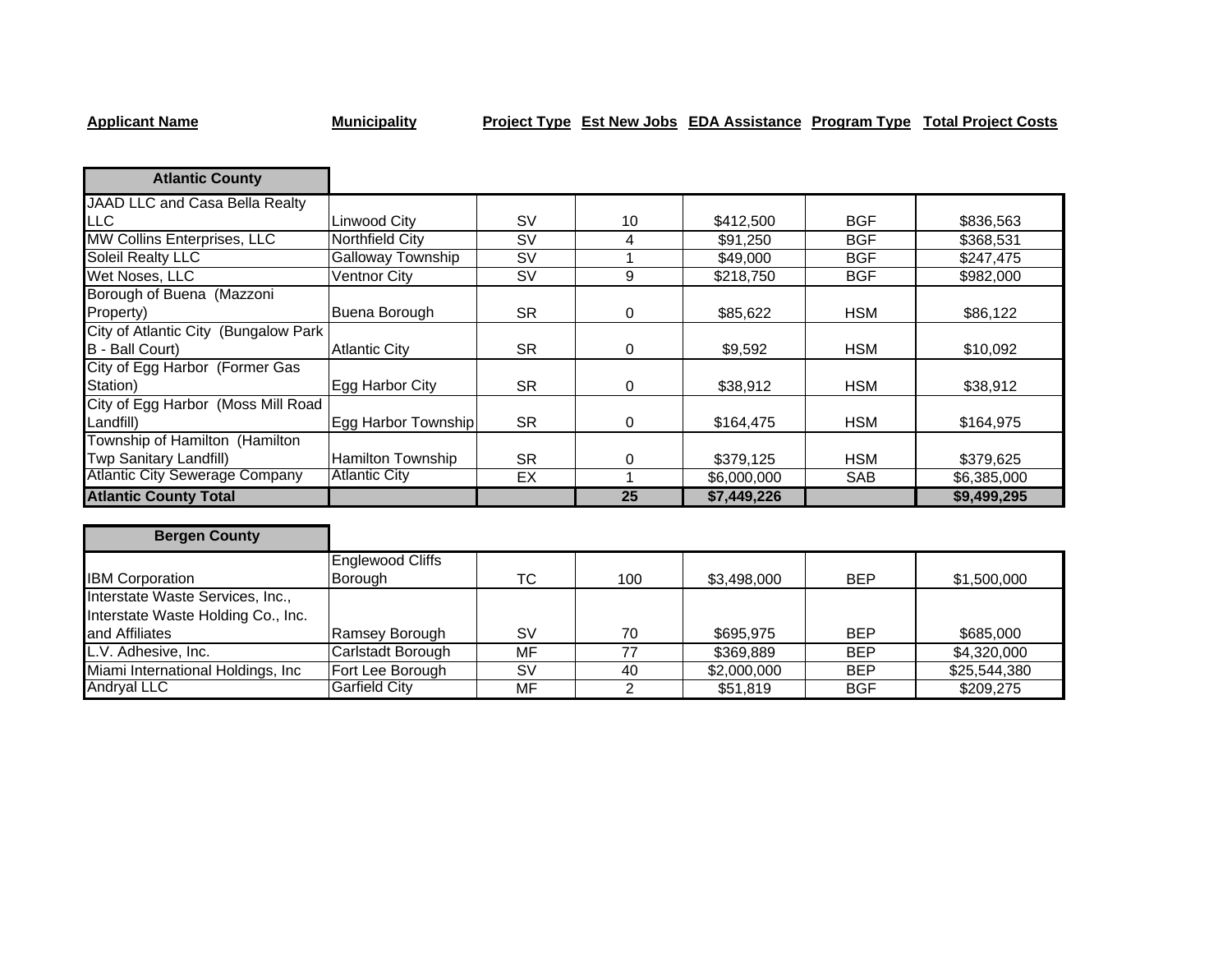| <b>Applicant Name</b>                             | <b>Municipality</b>       |                          |          |              |            | Project Type Est New Jobs EDA Assistance Program Type Total Project Costs |
|---------------------------------------------------|---------------------------|--------------------------|----------|--------------|------------|---------------------------------------------------------------------------|
| <b>Bergen County (cont.)</b>                      |                           |                          |          |              |            |                                                                           |
| Minlen Ventures, LLC                              | <b>Garfield City</b>      | $\overline{\mathsf{MF}}$ | 4        | \$150,500    | <b>BGF</b> | \$607,000                                                                 |
| N. Gharibian Farms, Inc.                          | Carlstadt Borough         | $\overline{\mathsf{MF}}$ | 4        | \$120,000    | <b>BGF</b> | \$484,500                                                                 |
|                                                   | <b>Franklin Lakes</b>     |                          |          |              |            |                                                                           |
| Vozeh Equipment Corp.                             | Borouah                   | MF                       | 0        | \$300,000    | <b>BGF</b> | \$675,750                                                                 |
| Ardé, Inc                                         | Carlstadt Borough         | <b>MF</b>                | 9        | \$200,000    | <b>DIR</b> | \$202,500                                                                 |
| Ford Fasteners, Inc.                              | <b>Hackensack City</b>    | <b>SR</b>                | 0        | \$178,797    | <b>HAZ</b> | \$666,923                                                                 |
|                                                   | <b>East Rutherford</b>    |                          |          |              |            |                                                                           |
| Lumer Associates, LLC                             | Borough                   | <b>SR</b>                | 0        | \$365,032    | <b>HAZ</b> | \$697,379                                                                 |
| Sykes-WNJ, LLC                                    | <b>Waldwick Borough</b>   | $\overline{\text{SR}}$   | $\Omega$ | \$66,160     | <b>HAZ</b> | \$246,900                                                                 |
|                                                   |                           |                          |          |              |            |                                                                           |
| Teaneck Community Charter School Teaneck Township |                           | <b>SR</b>                | 0        | \$99,974     | <b>HAZ</b> | \$100,474                                                                 |
| Wyckoff Cleaners, Inc.                            | <b>Wyckoff Township</b>   | <b>SR</b>                | $\Omega$ | \$132,418    | <b>HAZ</b> | \$134,243                                                                 |
| Borough of Wood-Ridge (Wood-                      |                           |                          |          |              |            |                                                                           |
| Ridge Development Site)                           | Wood-Ridge Borough        | <b>SR</b>                | 0        | \$208,981    | <b>HSM</b> | \$209,481                                                                 |
| City of Hackensack (Eval Oil                      |                           |                          |          |              |            |                                                                           |
| Terminal Property)                                | <b>Hackensack City</b>    | <b>SR</b>                | 0        | \$339,585    | <b>HSM</b> | \$340,085                                                                 |
| Village of Ridgefield Park (NJTA                  | <b>Ridgefield Park</b>    |                          |          |              |            |                                                                           |
| Maintenance/Storage Yard)                         | Village                   | <b>SR</b>                | 0        | \$85,745     | <b>HSM</b> | \$86,245                                                                  |
|                                                   | <b>Upper Saddle River</b> |                          |          |              |            |                                                                           |
| 25 Parkway, L.L.C.                                | Borough                   | <b>MF</b>                | 0        | \$2,960,000  | <b>SAB</b> | \$3,080,870                                                               |
| R.N. Foster Associates, LLC                       | Edgewater Borough         | $\overline{\mathsf{MF}}$ | 15       | \$2,200,000  | <b>SAB</b> | \$2,695,000                                                               |
|                                                   | <b>Upper Saddle River</b> |                          |          |              |            |                                                                           |
| Triangle Manufacturing Co. Inc.                   | Borough                   | <b>MF</b>                | 5        | \$2,200,000  | <b>SAB</b> | \$2,250,880                                                               |
| 67-71 Porete Avenue Associates,                   | North Arlington           |                          |          |              |            |                                                                           |
| <b>LLC</b>                                        | Borough                   | <b>MF</b>                | 40       | \$500,000    | <b>SLP</b> | \$2,051,250                                                               |
| Chang Hoon, LLC                                   | Mahwah Township           | MF                       | 4        | \$750,000    | SLP        | \$2,796,000                                                               |
| <b>Bergen County Total</b>                        |                           |                          | 370      | \$17,472,875 |            | \$49,584,135                                                              |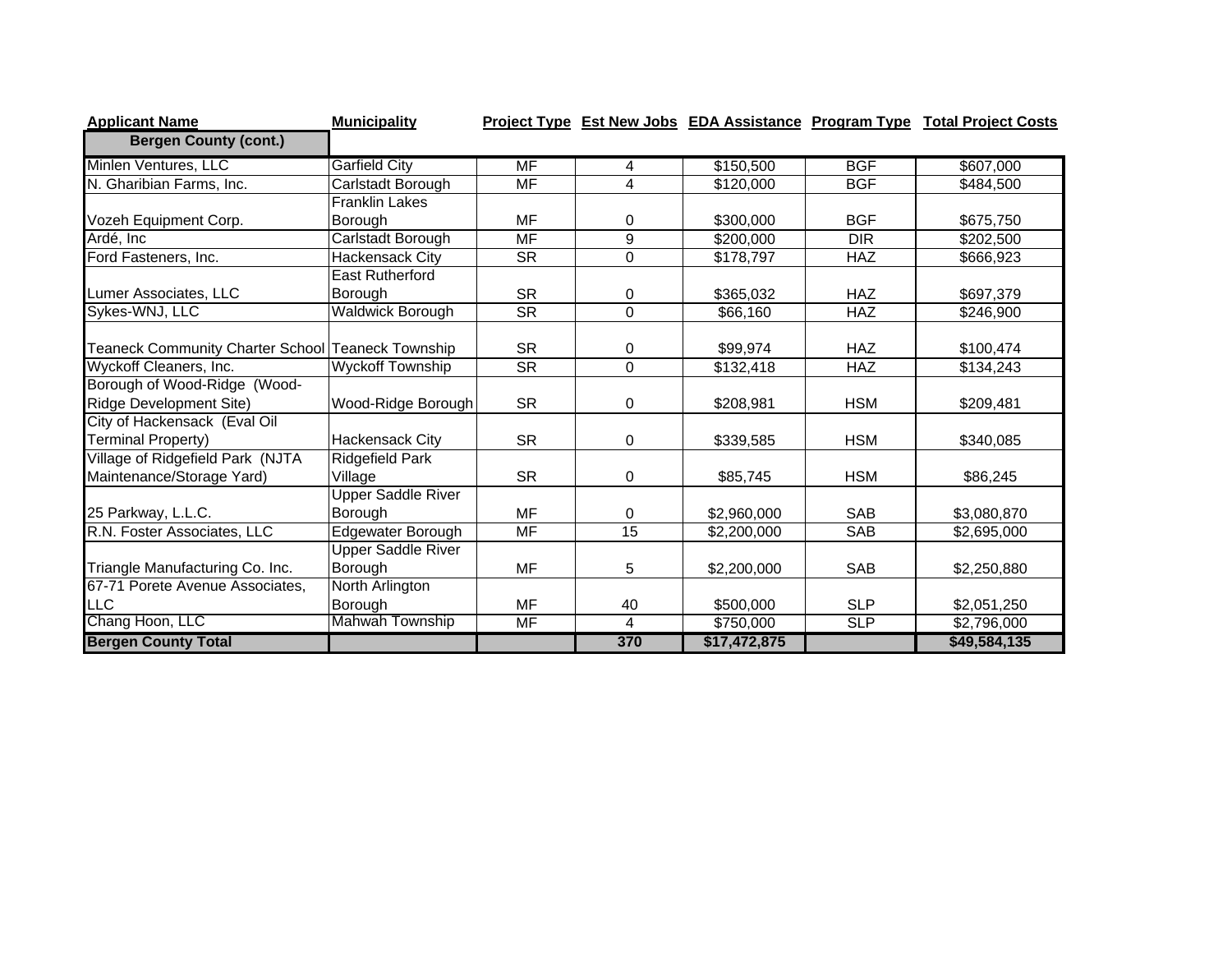| <b>Applicant Name</b>             | <b>Municipality</b>                            |                        |                 |             |            | Project Type Est New Jobs EDA Assistance Program Type Total Project Costs |
|-----------------------------------|------------------------------------------------|------------------------|-----------------|-------------|------------|---------------------------------------------------------------------------|
| <b>Burlington County</b>          |                                                |                        |                 |             |            |                                                                           |
| Center for Adult Medicine of SNJ, |                                                |                        |                 |             |            |                                                                           |
| PA and SMM Properties LLC         | Evesham Township                               | <b>SV</b>              | 3               | \$96,250    | <b>BGF</b> | \$398,166                                                                 |
| Eastern Properties, LLC and       |                                                |                        |                 |             |            |                                                                           |
| Eastern Sign Tech, LLC            | <b>Burlington City</b>                         | MF                     | 20              | \$1,000,000 | <b>BGF</b> | \$2,055,000                                                               |
| Palasa Limited Liability Company  | Evesham Township                               | SV                     | $\overline{2}$  | \$63,000    | <b>BGF</b> | \$282,000                                                                 |
|                                   | <b>Mount Laurel</b>                            |                        |                 |             |            |                                                                           |
| <b>TJLA Enterprises LLC</b>       | Township                                       | <b>MF</b>              | 6               | \$107,500   | <b>BGF</b> | \$434,000                                                                 |
| City of Burlington (Commerce      |                                                |                        |                 |             |            |                                                                           |
| Square Ind Park)                  | <b>Burlington City</b>                         | <b>SR</b>              | 0               | \$162,800   | <b>HAZ</b> | \$163,300                                                                 |
|                                   | Southampton                                    |                        |                 |             |            |                                                                           |
| Ferrell Brennan Partnership       | Township                                       | <b>SR</b>              | 0               | \$22,825    | <b>HAZ</b> | \$85,575                                                                  |
|                                   | Southampton                                    |                        |                 |             |            |                                                                           |
| Ferrell Brennan Partnership       | Township                                       | <b>SR</b>              | 0               | \$88,825    | <b>HAZ</b> | \$331,575                                                                 |
|                                   |                                                |                        |                 |             |            |                                                                           |
| Palmyra Borough (Route 73 South)  | Palmyra Borough                                | <b>SR</b>              | 0               | \$736,603   | <b>HSM</b> | \$737,103                                                                 |
| Township of Mount Holly (Former   | <b>Mount Holly</b>                             |                        |                 |             |            |                                                                           |
| Ankokas Lagoon Parcel)            | Township                                       | <b>SR</b>              | 0               | \$90,352    | <b>HSM</b> | \$90,852                                                                  |
| Township of Mount Holly (Former   | <b>Mount Holly</b>                             |                        |                 |             |            |                                                                           |
| Ankokas Mills)                    | Township                                       | <b>SR</b>              | $\Omega$        | \$477,309   | <b>HSM</b> | \$477,809                                                                 |
| Township of Mount Holly (Frm.     | <b>Mount Holly</b>                             |                        |                 |             | <b>HSM</b> |                                                                           |
| <b>Regal Custom Fixtures)</b>     | Township                                       | <b>SR</b>              | 0               | \$41,117    |            | \$41,617                                                                  |
| Formation, Inc. and Advanced      | Moorestown                                     |                        |                 |             |            |                                                                           |
| Integrated Recorders, Inc.        | Township                                       | <b>MF</b>              | 10              | \$375,000   | <b>SLP</b> | \$755,322                                                                 |
| GlobalPrint Systems, Inc.         | <b>Evesham Township</b><br><b>Mount Laurel</b> | $\overline{\text{TC}}$ | $\overline{30}$ | \$200,000   | <b>TEC</b> | \$800,000                                                                 |
| Innovation Engineering, Inc.      | Township                                       |                        |                 |             |            |                                                                           |
|                                   |                                                | <b>TC</b>              | 11              | \$200,000   | <b>TEC</b> | \$2,410,000                                                               |
| <b>Burlington County Total</b>    |                                                |                        | 82              | \$3,661,581 |            | \$9,062,319                                                               |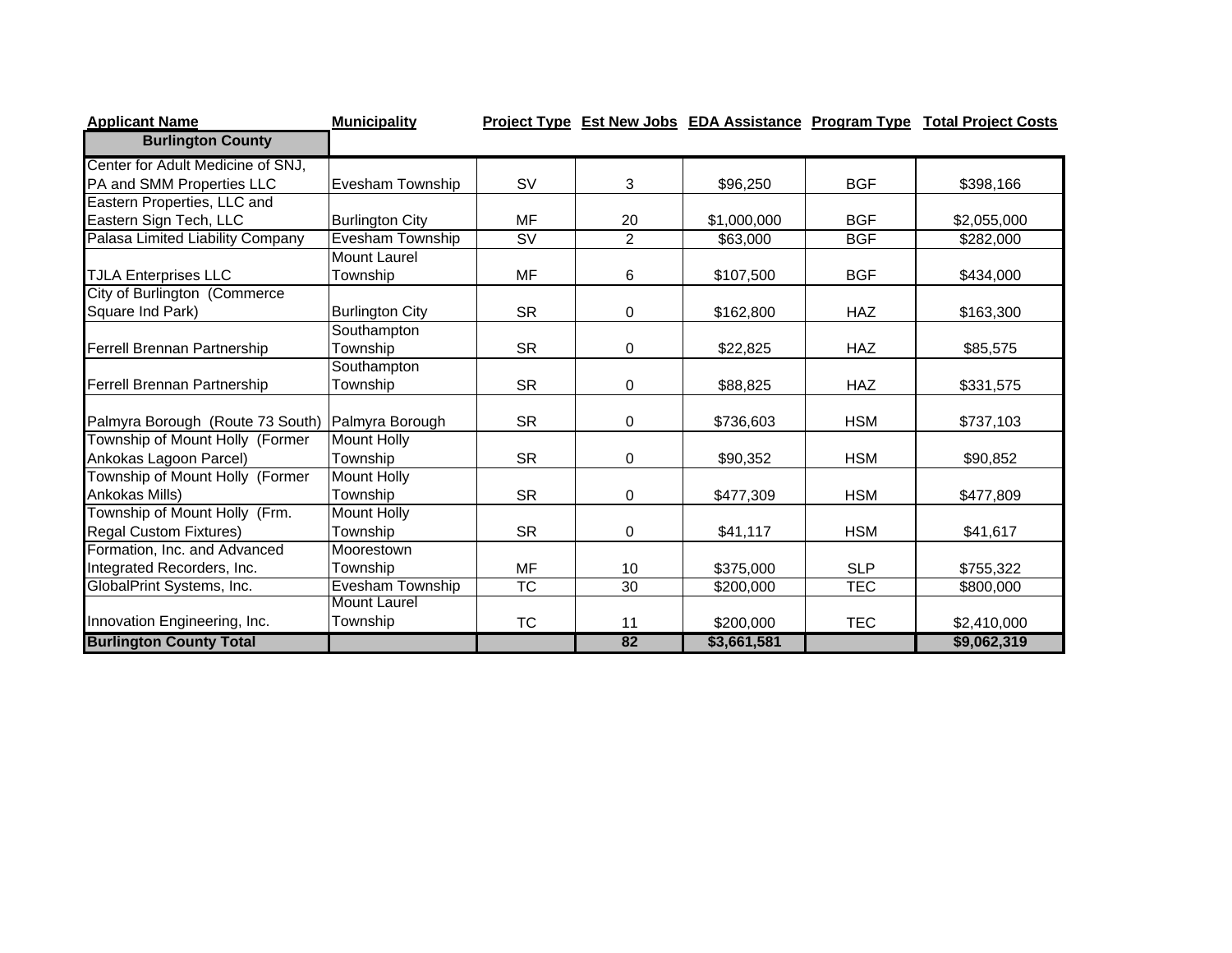| <b>Applicant Name</b>             | <b>Municipality</b>    |                                   |                |             |            | Project Type Est New Jobs EDA Assistance Program Type Total Project Costs |
|-----------------------------------|------------------------|-----------------------------------|----------------|-------------|------------|---------------------------------------------------------------------------|
| <b>Camden County</b>              |                        |                                   |                |             |            |                                                                           |
|                                   | Pennsauken             |                                   |                |             |            |                                                                           |
| <b>DeltaPaper Corporation</b>     | Township               | <b>MF</b>                         | 43             | \$350,717   | <b>BEP</b> | \$266,000                                                                 |
|                                   |                        |                                   |                |             |            |                                                                           |
| Maksin Management Corp. and       |                        |                                   |                |             |            |                                                                           |
| Managed Care Concepts of DE, Inc. | Camden                 | <b>CM</b>                         | 50             | \$126,490   | <b>BEP</b> | \$29,200,000                                                              |
| 1526 Haddonfield Road LLC         | Cherry Hill Township   | <b>SV</b>                         | 4              | \$180,375   | <b>BGF</b> | \$731,000                                                                 |
|                                   | Pennsauken             |                                   |                |             |            |                                                                           |
| Alberg Enterprises, LLC           | Township               | DS                                | 3              | \$106,250   | <b>BGF</b> | \$430,000                                                                 |
| Boscao Wang, Louie Wang, Mark     | Pennsauken             |                                   |                |             |            |                                                                           |
| Wang and Christopher Wang         | Township               | <b>WS</b>                         | 16             | \$275,000   | <b>BGF</b> | \$1,621,250                                                               |
| Bright Lights USA, Inc.           | Barrington Borough     | $\overline{\mathsf{MF}}$          | 4              | \$149,224   | <b>BGF</b> | \$336,591                                                                 |
| Bright Lights USA, Inc.           | Barrington Borough     | <b>MF</b>                         | $\mathbf{1}$   | \$54,563    | <b>BGF</b> | \$245,114                                                                 |
| Caspenny, LLC and International   |                        |                                   |                |             |            |                                                                           |
| Welding Technologies, Inc.        | Lindenwold Borough     | <b>MF</b>                         | 4              | \$91,250    | <b>BGF</b> | \$468,531                                                                 |
| Elite Audio, LLC                  | <b>Gloucester City</b> | CM                                | $\overline{2}$ | \$47,970    | <b>BGF</b> | \$215,899                                                                 |
| J and M Management Properties,    | <b>Mount Ephraim</b>   |                                   |                |             |            |                                                                           |
| <b>LLC</b>                        | Borough                | MF                                | 0              | \$118,750   | <b>BGF</b> | \$480,000                                                                 |
| J and P Farmhouse LLC             | <b>Berlin Township</b> | $\overline{\mathsf{SV}}$          | 1              | \$50,000    | <b>BGF</b> | $\sqrt{264,000}$                                                          |
| Jefferson Camden Property         |                        |                                   |                |             |            |                                                                           |
| Partners, LLC et al or N et al or |                        |                                   |                |             |            |                                                                           |
| Nominee                           | Camden                 | <b>RC</b>                         | 10             | \$230,000   | <b>BGF</b> | \$487,000                                                                 |
| R. Fanelle & Sons Inc.            | Camden                 | <b>WS</b>                         | $\overline{2}$ | \$56,250    | <b>BGF</b> | \$340,700                                                                 |
| Telwin Associate, LLC             | Gloucester City        | $\overline{\mathsf{S}\mathsf{V}}$ | $\overline{3}$ | \$87,500    | <b>BGF</b> | \$354,000                                                                 |
| <b>Greener Cleaner Inc</b>        | Camden                 | $\overline{\text{SV}}$            | 67             | \$375,000   | <b>DIR</b> | \$1,500,000                                                               |
| Camden Redevelopment Agency       |                        |                                   |                |             |            |                                                                           |
| (Cooper Plaza Acquisitions)       | Camden                 | <b>HS</b>                         | 0              | \$1,532,950 | <b>ERB</b> | \$2,650,450                                                               |
| Camden Redevelopment Agency       |                        |                                   |                |             |            |                                                                           |
| (Mixed Site Acquistions)          | Camden                 | <b>HS</b>                         | 1              | \$1,561,975 | <b>ERB</b> | \$1,768,975                                                               |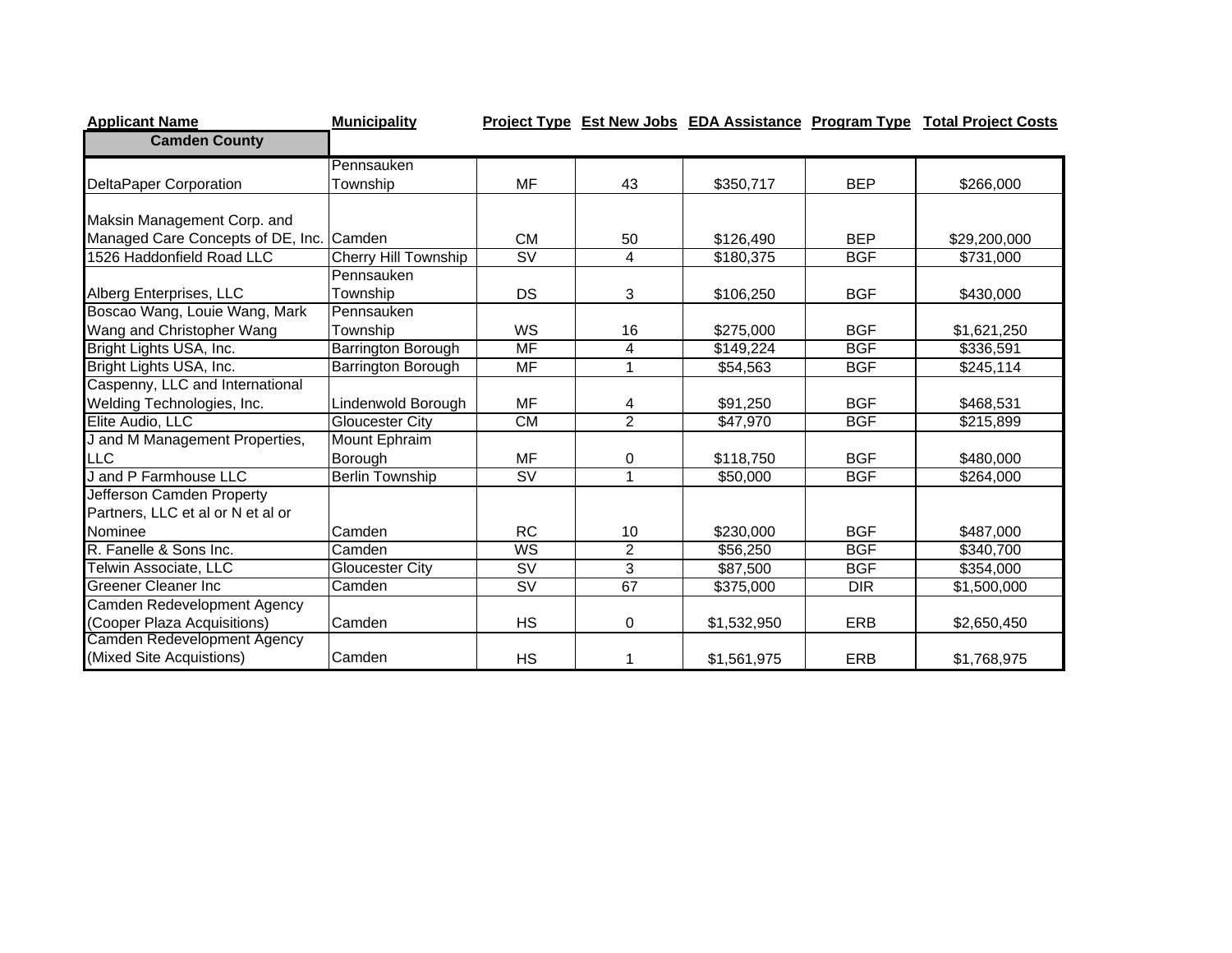| <b>Applicant Name</b>                  | <b>Municipality</b> |           |                |             |            | Project Type Est New Jobs EDA Assistance Program Type Total Project Costs |
|----------------------------------------|---------------------|-----------|----------------|-------------|------------|---------------------------------------------------------------------------|
| <b>Camden County (cont.)</b>           |                     |           |                |             |            |                                                                           |
| Camden Redevelopment Agency            |                     |           |                |             |            |                                                                           |
| (Parkade Blg/Roosevelt Plaza)          | Camden              | IN        | 5              | \$3,000,000 | <b>ERB</b> | \$8,280,000                                                               |
| Camden Redevelopment Agency            |                     |           |                |             |            |                                                                           |
| (Tire & Battery Remediation)           | Camden              | UT        | $\mathbf 0$    | \$700,000   | <b>ERB</b> | \$996,000                                                                 |
| City of Camden (Policing               |                     |           |                |             |            |                                                                           |
| Infrastructure)                        | Camden              | GF        | 0              | \$700,000   | <b>ERB</b> | \$1,850,000                                                               |
| <b>Esquires Four Limited Liability</b> |                     |           |                |             |            |                                                                           |
| Company (Business Improvement          |                     |           |                |             |            |                                                                           |
| Incentive)                             | Camden              | <b>SV</b> | 0              | \$20,000    | <b>ERB</b> | \$282,300                                                                 |
| Greater Camden Partnership, Inc.       |                     |           |                |             |            |                                                                           |
| (Lourdes/PATCO)                        | Camden              | <b>NP</b> | 0              | \$50,000    | ERB        | \$180,000                                                                 |
| Heaven's Little Angels Learning        |                     |           |                |             |            |                                                                           |
| Center                                 | Camden              | <b>SV</b> | 8              | \$61,500    | <b>ERB</b> | \$36,900                                                                  |
| Maksin Management Corp.                | Camden              | <b>CM</b> | $\Omega$       | \$375,000   | <b>ERB</b> | \$375,000                                                                 |
| Nueva Vida Homes, LLC (Nueva           |                     |           |                |             |            |                                                                           |
| Vida Homes)                            | Camden              | <b>HS</b> | 22             | \$824,501   | <b>ERB</b> | \$2,188                                                                   |
| Nueva Vida Homes, LLC                  |                     |           |                |             |            |                                                                           |
| (Predevelopment Funding)               | Camden              | <b>NP</b> | $\overline{2}$ | \$50,000    | ERB        | \$184,900                                                                 |
| On Time Staffing, LLC                  | Camden              | SV        | 20             | \$73,245    | <b>ERB</b> | \$73,245                                                                  |
| Singh Gas, Inc. and Amrik Singh        | Voorhees Township   | <b>SR</b> | 0              | \$633,388   | <b>HAZ</b> | \$640,227                                                                 |
| Camden Redevelopment Agency            |                     |           |                |             |            |                                                                           |
| (ABC Barrel Company)                   | Camden              | <b>SR</b> | 0              | \$81,425    | <b>HSM</b> | \$81,925                                                                  |
| Camden Redevelopment Agency            |                     |           |                |             |            |                                                                           |
| (Block N Project)                      | Camden              | <b>SR</b> | $\mathbf 0$    | \$36,789    | <b>HSM</b> | \$37,289                                                                  |
| Camden Redevelopment Agency            |                     |           |                |             |            |                                                                           |
| (Camden Waterfront-East Village)       | Camden              | <b>SR</b> | 0              | \$217,074   | <b>HSM</b> | \$217,574                                                                 |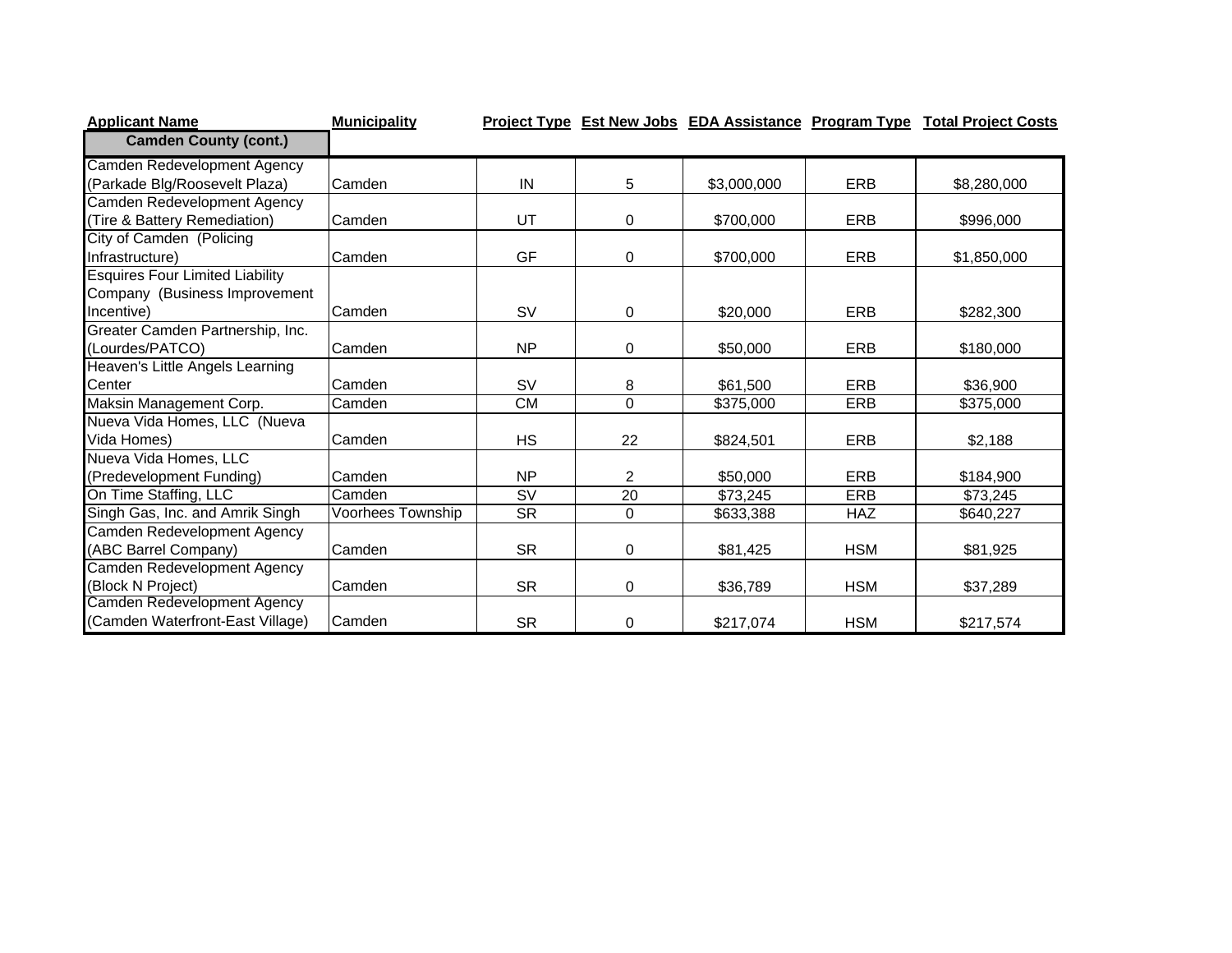| <b>Applicant Name</b>                  | <b>Municipality</b>    |           |                |                          |            | <b>Project Type Est New Jobs EDA Assistance Program Type Total Project Costs</b> |
|----------------------------------------|------------------------|-----------|----------------|--------------------------|------------|----------------------------------------------------------------------------------|
| <b>Camden County (cont.)</b>           |                        |           |                |                          |            |                                                                                  |
| Camden Redevelopment Agency            |                        |           |                |                          |            |                                                                                  |
| (Former RCA Building 8)                | Camden                 | <b>SR</b> | 0              | \$35,029                 | <b>HSM</b> | \$35,529                                                                         |
| Camden Redevelopment Agency            |                        |           |                |                          |            |                                                                                  |
| (Former RCA Building 8)                | Camden                 | <b>SR</b> | 0              | \$61,665                 | <b>HSM</b> | \$62,165                                                                         |
| Camden Redevelopment Agency            |                        |           |                |                          |            |                                                                                  |
| (Harrison Avenue Landfill)             | Camden                 | <b>SR</b> | 0              | \$4,770,150              | <b>HSM</b> | \$6,285,700                                                                      |
| Camden Redevelopment Agency            |                        |           |                |                          |            |                                                                                  |
| (Sears Tire and Battery)               | Camden                 | <b>SR</b> | $\mathbf 0$    | \$183,293                | <b>HSM</b> | \$182,793                                                                        |
| Township of Haddon (Dy-Dee             |                        |           |                |                          |            |                                                                                  |
| Wash Site)                             | <b>Haddon Township</b> | <b>SR</b> | 0              | \$690,798                | <b>HSM</b> | \$691,298                                                                        |
| Township of Haddon (Lahn               |                        |           |                |                          |            |                                                                                  |
| Property)                              | Haddon Township        | <b>SR</b> | 0              | \$259,636                | <b>HSM</b> | \$260,136                                                                        |
| Township of Haddon (Media              |                        |           |                |                          |            |                                                                                  |
| Property)                              | <b>Haddon Township</b> | <b>SR</b> | 0              | \$195,914                | <b>HSM</b> | \$196,414                                                                        |
| Township of Haddon                     |                        |           |                |                          |            |                                                                                  |
| (Residence/Frmr Dollar Store)          | Haddon Township        | <b>SR</b> | 0              | \$17,172                 | <b>HSM</b> | \$17,672                                                                         |
| Township of Haddon (Spadea             |                        |           |                |                          |            |                                                                                  |
| Manufacturing Property)                | Haddon Township        | <b>SR</b> | 0              | \$225,650                | <b>HSM</b> | \$226,150                                                                        |
| <b>Esquires Four Limited Liability</b> |                        |           |                |                          |            |                                                                                  |
| Company                                | Camden                 | <b>SV</b> |                | \$307,000                | <b>LDF</b> | \$1,587,000                                                                      |
| The Cooper Health System               | Camden                 | NP        | $\overline{0}$ | $\overline{$15,000,000}$ | <b>NMT</b> | \$0                                                                              |
| Cooper Medical Services, Inc. or       |                        |           |                |                          |            |                                                                                  |
| Cooper Medical Equipment               |                        |           |                |                          |            |                                                                                  |
|                                        | Camden                 | <b>NP</b> | 237            | \$50,000,000             | <b>SAB</b> | \$238,000,000                                                                    |
| Cooper Medical Services, Inc. or       |                        |           |                |                          |            |                                                                                  |
| <b>Cooper Medical Equipment</b>        |                        |           |                |                          |            |                                                                                  |
|                                        | Camden                 | <b>NP</b> | 0              | \$15,000,000             | <b>SAB</b> | \$0                                                                              |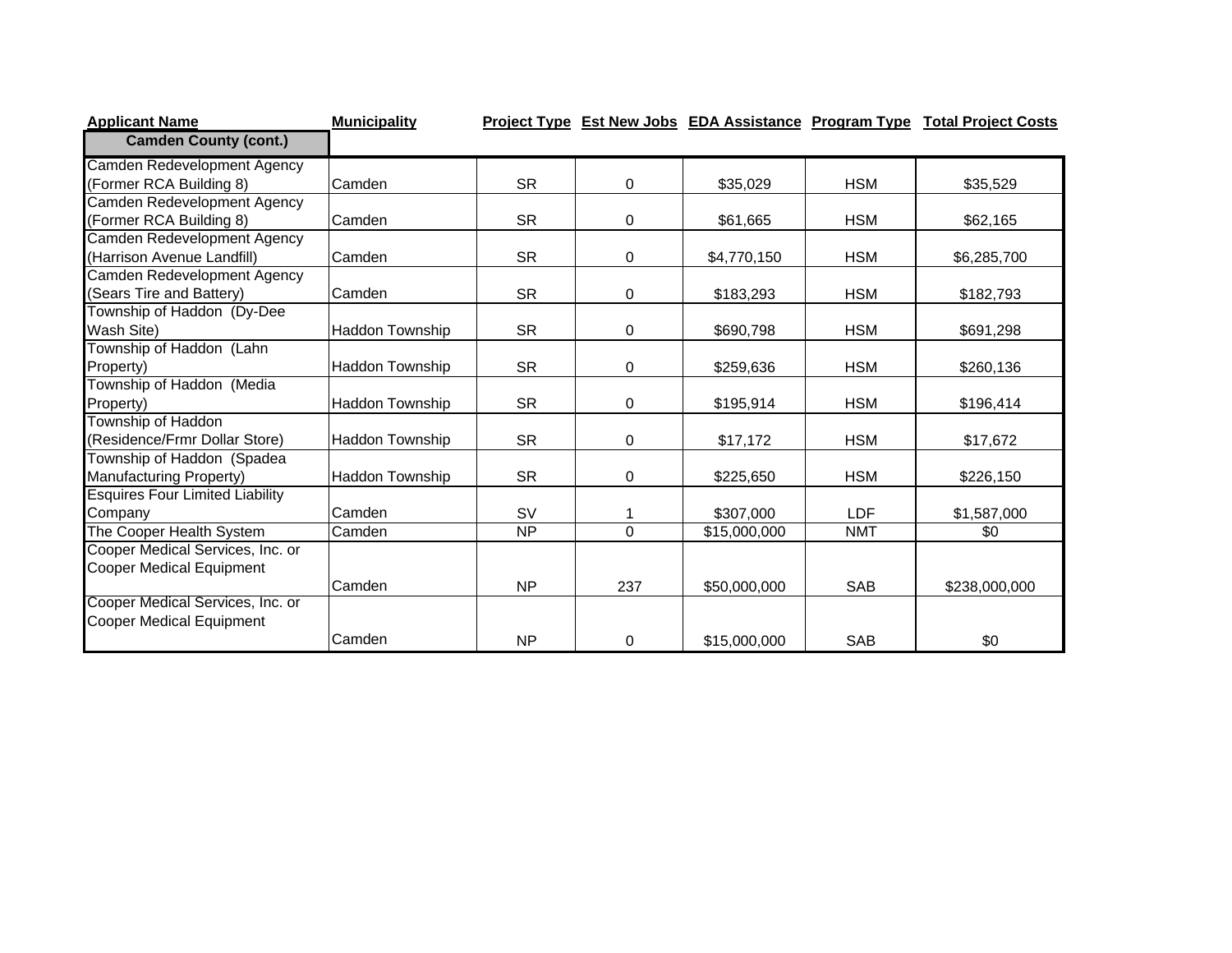| <b>Applicant Name</b>                    | <b>Municipality</b>     |                 |                |               |            | Project Type Est New Jobs EDA Assistance Program Type Total Project Costs |
|------------------------------------------|-------------------------|-----------------|----------------|---------------|------------|---------------------------------------------------------------------------|
| <b>Camden County (cont.)</b>             |                         |                 |                |               |            |                                                                           |
| Green Horse Properties, LLC              | <b>Bellmawr Borough</b> | <b>MF</b>       | 0              | \$1,250,000   | <b>SLP</b> | \$10,573,750                                                              |
| <b>Camden County Total</b>               |                         |                 | 506            | \$100,213,493 |            | \$312,715,665                                                             |
|                                          |                         |                 |                |               |            |                                                                           |
| <b>Cape May County</b>                   |                         |                 |                |               |            |                                                                           |
| William and Diane Hutchinson and         |                         |                 |                |               |            |                                                                           |
| Exit Zero, Inc. and William and          |                         |                 |                |               |            |                                                                           |
| Diane Hutchinson                         | Cape May City           | <b>SV</b>       | 6              | \$148,250     | <b>BGF</b> | \$598,000                                                                 |
| Wolfe-Den, LLC                           | Dennis Township         | RT              | 4              | \$86,250      | <b>BGF</b> | \$347,000                                                                 |
| Borough of Woodbine                      | Woodbine Borough        | GF              | 30             | \$50,000      | <b>CED</b> | \$50,000                                                                  |
| <b>Cascade Corporation</b>               | <b>Middle Township</b>  | $\overline{NH}$ | 4              | \$2,368,000   | <b>SAB</b> | \$2,440,000                                                               |
|                                          |                         |                 |                |               |            |                                                                           |
| Coastal Broadcasting Systems, Inc.       | <b>Wildwood City</b>    | <b>CM</b>       | $\overline{2}$ | \$190,000     | <b>SLP</b> | \$4,720,073                                                               |
| <b>Cape May County Total</b>             |                         |                 | 46             | \$2,842,500   |            | \$8,155,073                                                               |
|                                          |                         |                 |                |               |            |                                                                           |
| <b>Cumberland County</b>                 |                         |                 |                |               |            |                                                                           |
| <b>Vineland Realty Holdings LLC</b>      | <b>Vineland City</b>    | SV              | 4              | \$190,000     | <b>BGF</b> | \$766,000                                                                 |
| <b>Carlin Realty</b>                     | <b>Vineland City</b>    | <b>DC</b>       | $\overline{2}$ | \$500,000     | <b>DIR</b> | \$2,755,500                                                               |
|                                          | <b>Maurice River</b>    |                 |                |               |            |                                                                           |
| WHIBCO, Inc.                             | Township                | <b>MF</b>       | 0              | \$708,303     | <b>DIR</b> | \$739,610                                                                 |
| City of Bridgeton (East Commerce         |                         |                 |                |               |            |                                                                           |
| <b>Street Project)</b>                   | <b>Bridgeton City</b>   | <b>SR</b>       | 0              | \$742,522     | <b>HSM</b> | \$743,022                                                                 |
| City of Millville (Millville Airport Ind |                         |                 |                |               |            |                                                                           |
| Park Exp)                                | <b>Millville City</b>   | <b>SR</b>       | $\mathbf 0$    | \$2,768,329   | <b>HSM</b> | \$2,768,829                                                               |
|                                          |                         |                 |                |               |            |                                                                           |
| City of Vineland (Block 597 Project)     | <b>Vineland City</b>    | <b>SR</b>       | 0              | \$178,852     | <b>HSM</b> | \$179,352                                                                 |
| City of Vineland (Cedarwood Drive        |                         |                 |                |               |            |                                                                           |
| Landfill)                                | <b>Vineland City</b>    | <b>SR</b>       | $\mathbf 0$    | \$264,664     | <b>HSM</b> | \$265,164                                                                 |
| City of Vineland (Former Landis          |                         |                 |                |               |            |                                                                           |
| Citgo)                                   | <b>Vineland City</b>    | <b>SR</b>       | 0              | \$72,135      | <b>HSM</b> | \$72,635                                                                  |
| City of Vineland (Landis                 |                         |                 |                |               |            |                                                                           |
| Theater/Mori Building)                   | <b>Vineland City</b>    | <b>SR</b>       | 0              | \$64,055      | <b>HSM</b> | \$64,555                                                                  |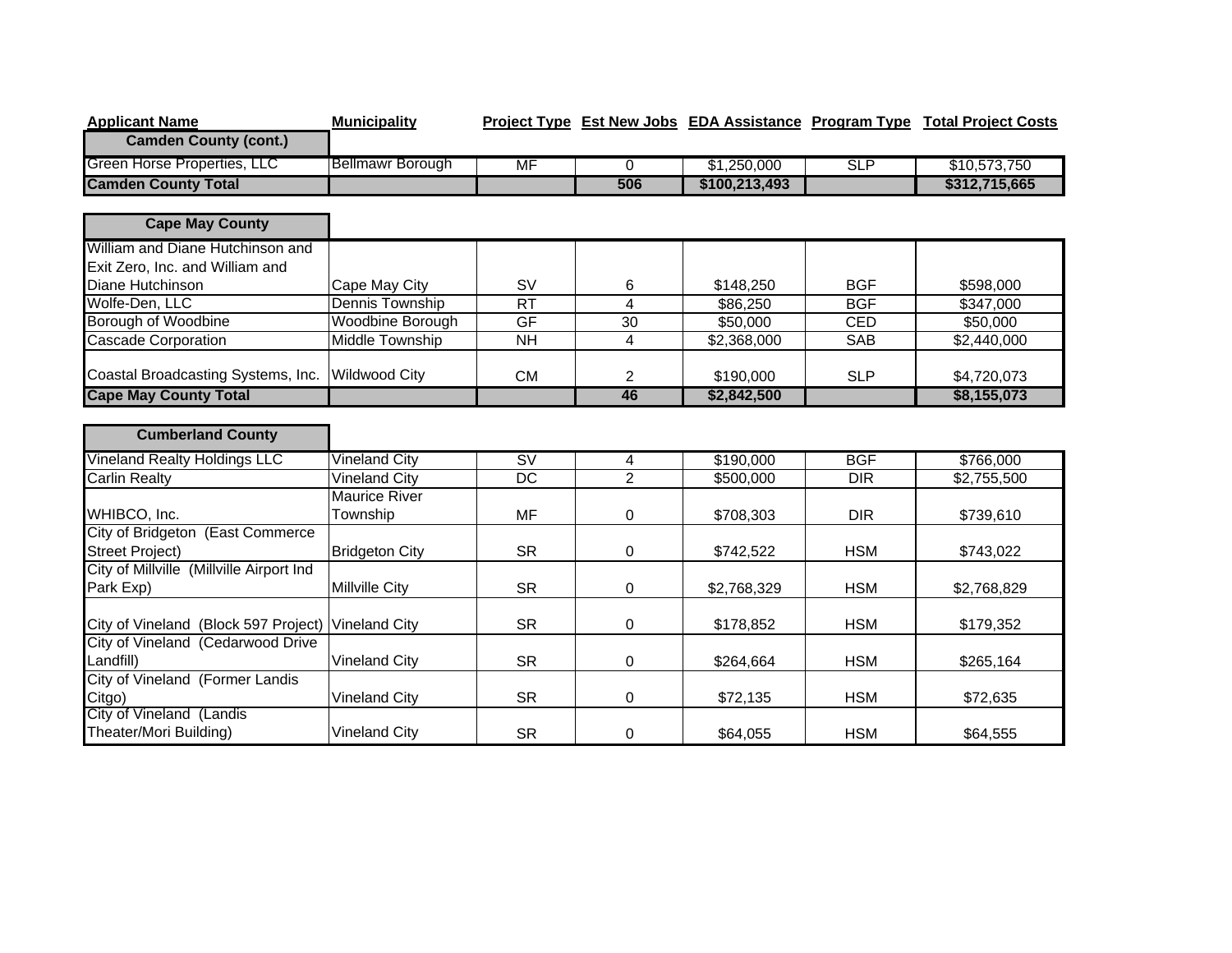| <b>Applicant Name</b>                                                    | <b>Municipality</b>        |                          |                 |              |                  | Project Type Est New Jobs EDA Assistance Program Type Total Project Costs |
|--------------------------------------------------------------------------|----------------------------|--------------------------|-----------------|--------------|------------------|---------------------------------------------------------------------------|
| <b>Cumberland County (cont.)</b>                                         |                            |                          |                 |              |                  |                                                                           |
|                                                                          |                            |                          |                 |              |                  |                                                                           |
| <b>City of Vineland (Landis</b>                                          |                            |                          |                 |              |                  |                                                                           |
| Theater/Mori Building)                                                   | <b>Vineland City</b>       | <b>SR</b>                | 0               | \$72,980     | <b>HSM</b>       | \$73,480                                                                  |
| City of Vineland (Snell Building)                                        | <b>Vineland City</b>       | $\overline{\text{SR}}$   | 0               | \$67,127     | <b>HSM</b>       | \$67,627                                                                  |
| City of Vineland (Vineland Glass                                         |                            |                          |                 |              |                  |                                                                           |
| Company)                                                                 | <b>Vineland City</b>       | <b>SR</b>                | 0               | \$79,585     | <b>HSM</b>       | \$80,085                                                                  |
| Landis Theater Properties, LLC                                           | Vineland Citv              | $\overline{\text{CM}}$   | 30              | \$8,000,000  | <b>NMT</b>       | \$8,400,000                                                               |
| Buono Vita, Inc.                                                         | <b>Bridgeton City</b>      | $\overline{\mathsf{MF}}$ | 5               | \$3,100,000  | <b>SAB</b>       | \$3,205,000                                                               |
| <b>Omni Baking Company</b>                                               | Vineland City              | MF                       | 145             | \$7,300,000  | <b>SAB</b>       | \$18,446,000                                                              |
| <b>Cumberland County Total</b>                                           |                            |                          | 186             | \$24,108,552 |                  | \$38,626,859                                                              |
|                                                                          |                            |                          |                 |              |                  |                                                                           |
| <b>Essex County</b>                                                      |                            |                          |                 |              |                  |                                                                           |
| Critical Links, Inc.                                                     | Fairfield Borough          | $\overline{\text{TC}}$   | $\overline{12}$ | \$139,140    | <b>BEP</b>       | \$270,000                                                                 |
| Mimeo.com, Inc.                                                          | <b>Newark</b>              | MF                       | 150             | \$840.937    | <b>BEP</b>       | \$5,400,000                                                               |
| Standard Chartered Bank, Inc.                                            | <b>Newark</b>              | $\overline{\mathsf{SV}}$ | 300             | \$4,212,086  | <b>BEP</b>       | \$13,200,000                                                              |
| Specialized Storage Systems, Inc.                                        | <b>Fairfield Borough</b>   | <b>MF</b>                | $\overline{2}$  | \$103,000    | <b>BGF</b>       | \$415,825                                                                 |
| Housing and Neighborhood                                                 |                            |                          |                 |              |                  |                                                                           |
| Development Services, Inc.                                               | <b>Orange City</b>         | <b>CM</b>                | 20              | \$555,000    | <b>CED</b>       | \$1,035,500                                                               |
| Tony Pallet, Inc.                                                        | <b>Newark</b>              | $\overline{\mathsf{MF}}$ | 2               | \$100,000    | $\overline{DIR}$ | \$220,482                                                                 |
| Villita Artes, L.L.C.                                                    | Orange City                | <b>CM</b>                | 60              | \$1,195,000  | <b>DIR</b>       | \$6,503,500                                                               |
| <b>Estate of Michelle Matturro</b>                                       | <b>Bloomfield Township</b> | <b>SR</b>                | 0               | \$38,770     | <b>HAZ</b>       | \$40,270                                                                  |
|                                                                          |                            |                          |                 |              |                  |                                                                           |
| Judith Woodruff                                                          | Maplewood Township         | <b>SR</b>                | 0               | \$38,869     | <b>HAZ</b>       | \$155,974                                                                 |
| <b>Mybar Realty Company</b>                                              | <b>Newark</b>              | $\overline{\text{SR}}$   | $\mathbf 0$     | \$596,486    | <b>HAZ</b>       | \$596,486                                                                 |
|                                                                          | <b>West Caldwell</b>       |                          |                 |              |                  |                                                                           |
| <b>Rockland Corporation</b>                                              | Township                   | <b>SR</b>                | 0               | \$155,973    | <b>HAZ</b>       | \$624,392                                                                 |
|                                                                          |                            |                          |                 |              |                  |                                                                           |
| City of Newark (Former Humble Oil) Newark<br>City of Newark (Frm. Synfax |                            | <b>SR</b>                | 0               | \$29,051     | <b>HSM</b>       | \$29,551                                                                  |
| Manufacturing)                                                           | <b>Newark</b>              | <b>SR</b>                | 0               | \$31,909     | <b>HSM</b>       | \$32,409                                                                  |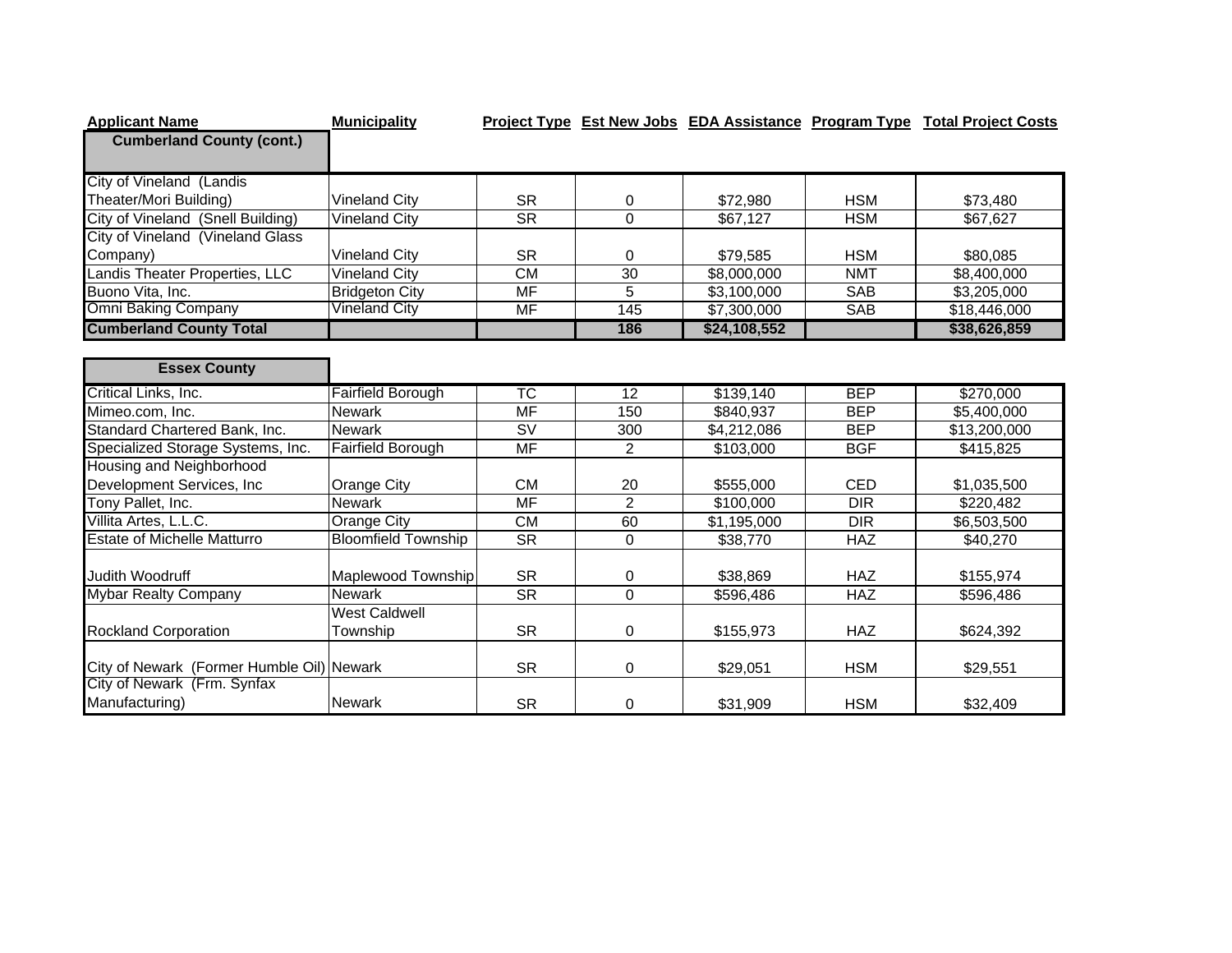| <b>Applicant Name</b>            | <b>Municipality</b> |           |               |              |            | Project Type Est New Jobs EDA Assistance Program Type Total Project Costs |
|----------------------------------|---------------------|-----------|---------------|--------------|------------|---------------------------------------------------------------------------|
| <b>Essex County (cont.)</b>      |                     |           |               |              |            |                                                                           |
| City of Newark (Nat Turner Park) | <b>Newark</b>       | <b>SR</b> | 0             | \$37,521     | <b>HSM</b> | \$38,021                                                                  |
| City of Newark (Nat Turner Park) | <b>Newark</b>       | <b>SR</b> | $\mathbf 0$   | \$2,962,479  | <b>HSM</b> | \$3,857,853                                                               |
| City of Orange Township (534     |                     |           |               |              |            |                                                                           |
| Mitchell Street)                 | Orange City         | <b>SR</b> | 0             | \$20,004     | <b>HSM</b> | \$20,504                                                                  |
| City of Orange Township (540     |                     |           |               |              |            |                                                                           |
| Mitchell Street)                 | <b>Orange City</b>  | <b>SR</b> | 0             | \$20,565     | <b>HSM</b> | \$21,065                                                                  |
| Township of Maplewood (Former    |                     |           |               |              |            |                                                                           |
| Fresco Silver Company)           | Maplewood Township  | <b>SR</b> | 0             | \$373,995    | <b>HSM</b> | \$374,495                                                                 |
| Township of Montclair (Frm.      |                     |           |               |              |            |                                                                           |
| Southend Pyramid Station)        | Montclair Township  | <b>SR</b> | $\Omega$      | \$111,612    | <b>HSM</b> | \$112,112                                                                 |
| Mark Rea Real Estate LLC         | <b>Newark</b>       | <b>RC</b> | 22            | \$687,550    | <b>LDF</b> | \$2,703,000                                                               |
| Mark Rea Real Estate LLC         | <b>Newark</b>       | MF        | 0             | \$1,717,950  | SAB        | \$2,763,000                                                               |
| 255-267 Verona Avenue, LLC       | <b>Newark</b>       | DS        | 20            | \$1,000,000  | <b>SLP</b> | \$3,875,000                                                               |
| The Yurteri Properties LLC       | Newark              | MF        | 13            | \$1,000,000  | <b>SLP</b> | \$2,835,000                                                               |
| LiveLOOK, Inc.                   | <b>Newark</b>       | ТC        | 100           | \$1,000,000  | <b>TEC</b> | \$1,500,000                                                               |
| Prospect Biosystems, Inc.        | Newark              | <b>TC</b> | 31            | \$200,000    | <b>TEC</b> | \$300,000                                                                 |
| The Talk Market, Inc.            | Newark              | <b>TC</b> | $\mathcal{P}$ | \$250,000    | <b>TEC</b> | \$960,000                                                                 |
| Xipto, Inc.                      | Newark              | TC        | 66            | \$1,000,000  | TEC        | \$1,810,000                                                               |
| <b>Essex County Total</b>        |                     |           | 800           | \$18,417,897 |            | \$49,694,439                                                              |

| <b>Gloucester County</b>             |                   |           |          |           |            |           |
|--------------------------------------|-------------------|-----------|----------|-----------|------------|-----------|
| <b>Liberty City Holding LLC</b>      | Westville Borough | <b>WS</b> | 10       | \$118,500 | <b>BGF</b> | \$479,000 |
| Nicholson Properties, LLC            | Mantua Township   | <b>SV</b> | 5        | \$213,106 | <b>BGF</b> | \$816,800 |
| R K Property New Jersey LLC and      |                   |           |          |           |            |           |
| <b>Broudy Precision</b>              | Westville Borough | DS.       |          | \$71,250  | <b>BGF</b> | \$288,031 |
| <b>ECL Properties, LLC</b>           | Harrisonship      | <b>SV</b> | 4        | \$187,500 | DIR.       | \$821,000 |
| James Helder                         | Deptford Township | <b>SR</b> | 0        | \$16,505  | <b>HAZ</b> | \$66,335  |
| Borough of Glassboro (Frm.           |                   |           |          |           |            |           |
| Migrant Worker's Camp)               | Glassboro         | <b>SR</b> | $\Omega$ | \$77,704  | <b>HSM</b> | \$78,204  |
| <b>Gloucester County Improvement</b> |                   |           |          |           |            |           |
| Authority (Gloucester County Park)   | Logan Township    | <b>SR</b> |          | \$596,730 | <b>HSM</b> | \$683,305 |
| Township of Mantua (10 various       |                   |           |          |           |            |           |
| sites)                               | Various           | SR        | 0        | \$9,900   | <b>HSM</b> | \$10,400  |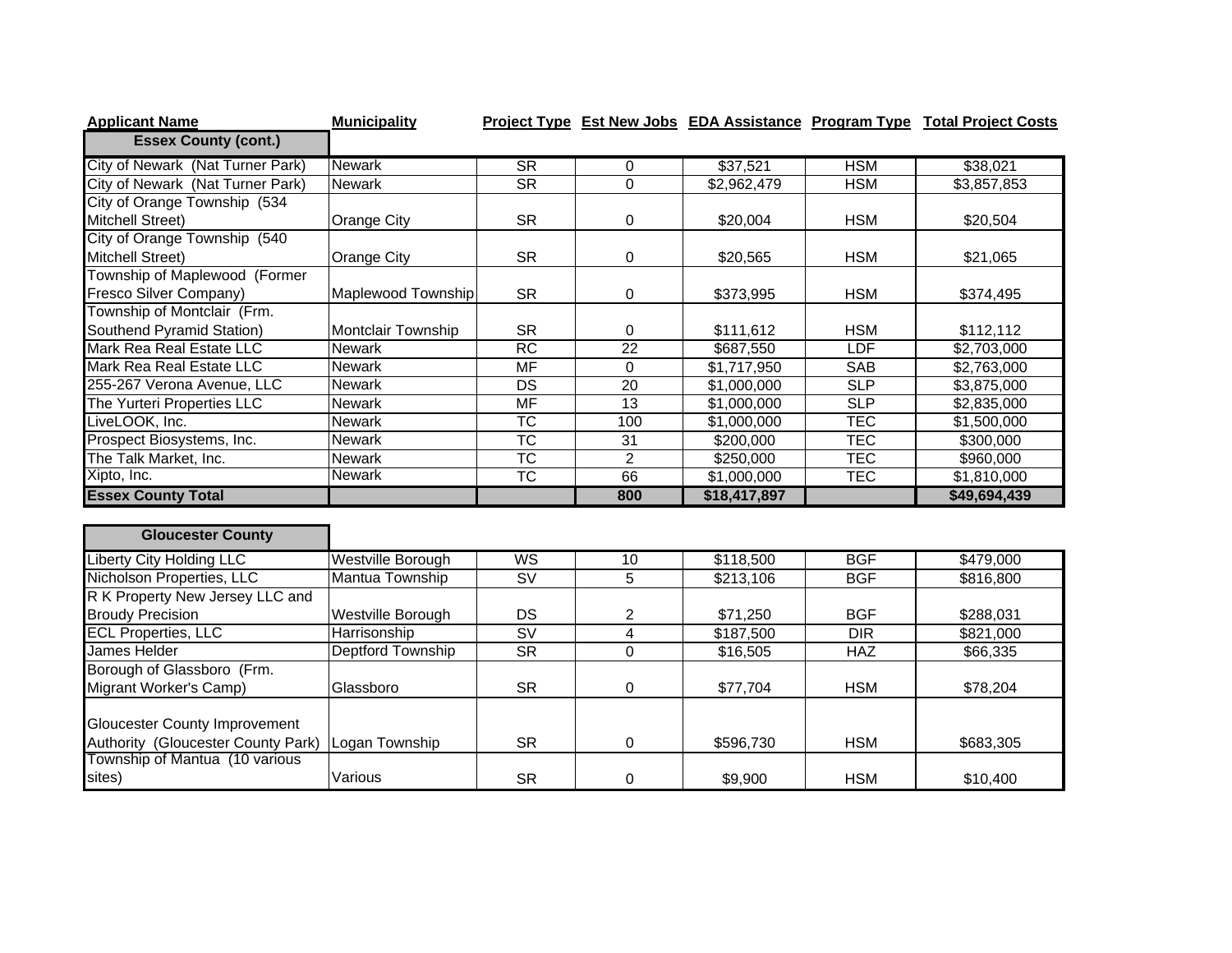| <b>Applicant Name</b>                    | <b>Municipality</b> |                                   |                 |              |            | Project Type Est New Jobs EDA Assistance Program Type Total Project Costs |
|------------------------------------------|---------------------|-----------------------------------|-----------------|--------------|------------|---------------------------------------------------------------------------|
| <b>Gloucester County (cont.)</b>         |                     |                                   |                 |              |            |                                                                           |
| Township of Mantua (Mangel               |                     |                                   |                 |              |            |                                                                           |
| Partnership/Lambs Road)                  | Various             | <b>SR</b>                         | 0               | \$22,770     | <b>HSM</b> | \$23,270                                                                  |
| NewPoint Behavioral Health Care,         | Washington          |                                   |                 |              |            |                                                                           |
| Inc.                                     | Township            | <b>NP</b>                         | 10              | \$1,450,000  | <b>SAB</b> | \$1,480,000                                                               |
| 8 Boys, LLC and Liscio's Italian         |                     |                                   |                 |              |            |                                                                           |
| Bakery, Inc.                             | Glassboro           | MF                                | 15              | \$661,075    | <b>SLP</b> | \$1,322,150                                                               |
| Racoon Creek LLC                         | Swedesboro          | $\overline{\mathsf{SV}}$          | $\overline{8}$  | \$360,500    | SLP        | \$1,030,000                                                               |
| Young's Westville Laundromat, LLC        |                     |                                   |                 |              |            |                                                                           |
| and Young's Wholesale Meats, Inc.        | Westville Borough   | SV                                | 3               | \$163,350    | <b>SLP</b> | \$329,700                                                                 |
| <b>Gloucester County Total</b>           |                     |                                   | 57              | \$3,948,890  |            | \$7,428,195                                                               |
|                                          |                     |                                   |                 |              |            |                                                                           |
| <b>Hudson County</b>                     |                     |                                   |                 |              |            |                                                                           |
| <b>AXA Equitable Life Insurance</b>      |                     |                                   |                 |              |            |                                                                           |
| Company                                  | Jersey City         | SV                                | 950             | \$21,907,000 | <b>BEP</b> | \$27,050,000                                                              |
| AvePoint, Inc.                           | <b>Jersey City</b>  | $\overline{\text{TC}}$            | 43              | \$547,820    | <b>BEP</b> | \$400,000                                                                 |
| <b>Barclays Global Investors</b>         | Jersey City         | CM                                | 60              | \$811,650    | <b>BEP</b> | \$4,600,000                                                               |
| Capitol Records, Inc. dba EMI Music      |                     |                                   |                 |              |            |                                                                           |
| North America                            | Jersey City         | MF                                | 150             | \$1,911,000  | <b>BEP</b> | \$883,894                                                                 |
| Harbour Mechanical Corp. &               |                     |                                   |                 |              |            |                                                                           |
| Harbour Tech. Ser. Inc.                  | Hoboken City        | <b>CT</b>                         | 27              | \$1,259,280  | <b>BEP</b> | \$3,869,000                                                               |
| New York Sample Card Co.                 | Jersey City         | SV                                | 35              | \$201,534    | <b>BEP</b> | \$100,000                                                                 |
| Octapharma USA, Inc.                     | <b>Hoboken City</b> | <b>MF</b>                         | $\overline{25}$ | \$517,500    | <b>BEP</b> | \$1,600,000                                                               |
| Pivot Inc.                               | Jersey City         | $\overline{\text{TC}}$            | 48              | \$701,184    | <b>BEP</b> | \$5,000,000                                                               |
| Scharff Weisberg, Inc                    | Secaucus            | $\overline{\mathsf{S}\mathsf{V}}$ | 112             | \$1,400,027  | <b>BEP</b> | \$2,310,000                                                               |
| The Connors Group, Inc.                  | Jersey City         | $\overline{\mathsf{S}\mathsf{V}}$ | 160             | \$3,627,810  | <b>BEP</b> | \$164,000                                                                 |
| <b>Tullett Prebon (Americas) Holding</b> |                     |                                   |                 |              |            |                                                                           |
| Inc.                                     | Jersey City         | CM                                | 330             | \$16,500,000 | <b>BEP</b> | \$11,510,801                                                              |
| Diastar Inc.                             | West New York Town  | MF                                | 2               | \$137,500    | <b>BGF</b> | \$550,000                                                                 |
| RLC Plus, Inc.                           | Jersey City         | $\overline{\mathsf{SV}}$          | $\overline{9}$  | \$116,500    | <b>BGF</b> | \$469,000                                                                 |
| RLC Plus, Inc.                           | <b>Jersey City</b>  | $\overline{\mathsf{SV}}$          | $\overline{4}$  | \$58,500     | <b>BGF</b> | \$302,000                                                                 |
| Eileen Magullian                         | <b>Kearny Town</b>  | $\overline{\text{SR}}$            | $\mathbf 0$     | \$450,362    | <b>HAZ</b> | \$860,301                                                                 |
| <b>Makal Realty</b>                      | <b>Union City</b>   | $\overline{\text{SR}}$            | 0               | \$47,267     | <b>HAZ</b> | \$176,677                                                                 |
| Prime Realty Company                     | Jersey City         | <b>SR</b>                         | $\overline{0}$  | \$216,118    | <b>HAZ</b> | \$413,089                                                                 |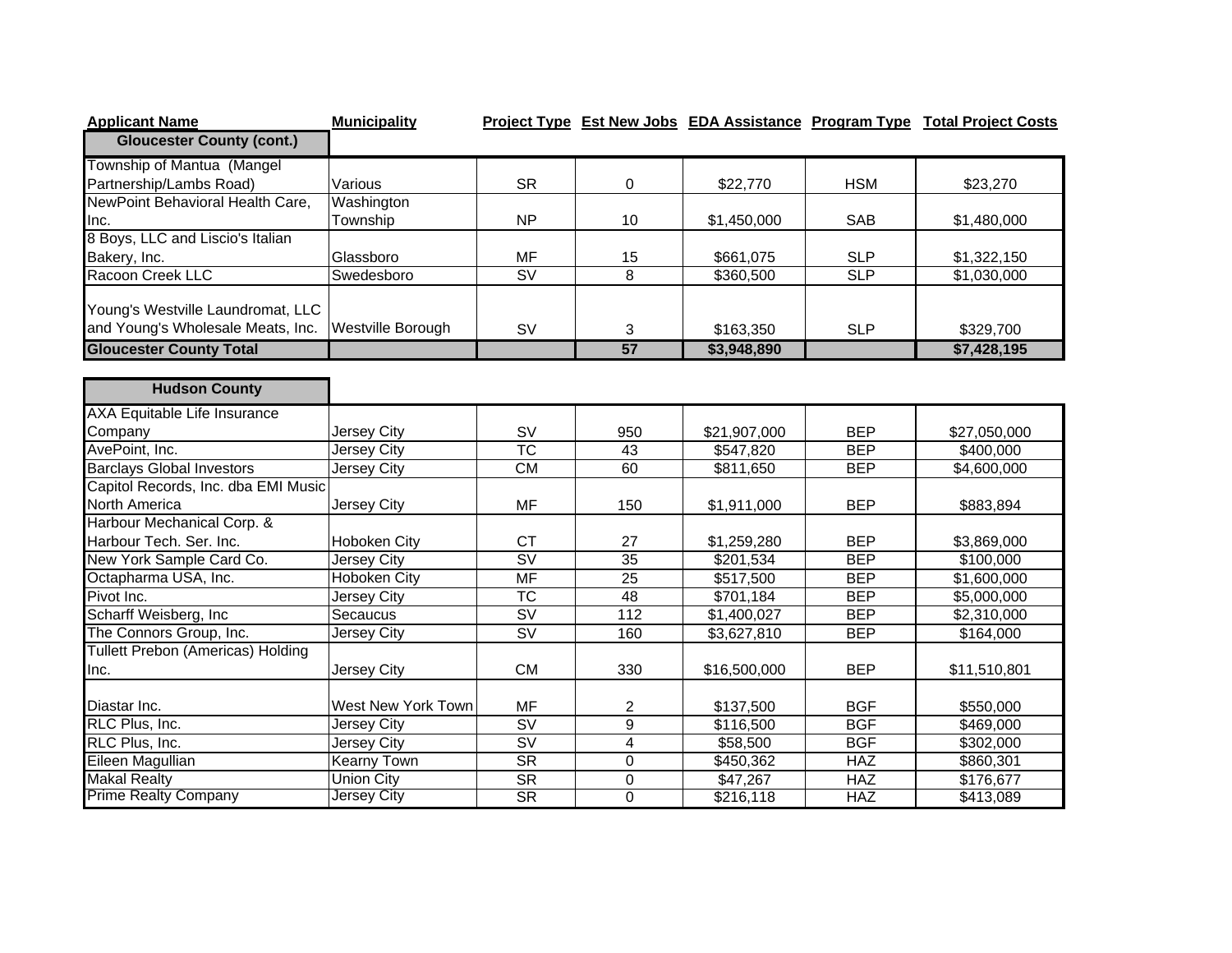| <b>Applicant Name</b>            | <b>Municipality</b>      |                        |                 |                         |            | Project Type Est New Jobs EDA Assistance Program Type Total Project Costs |
|----------------------------------|--------------------------|------------------------|-----------------|-------------------------|------------|---------------------------------------------------------------------------|
| <b>Hudson County (cont.)</b>     |                          |                        |                 |                         |            |                                                                           |
| City of Bayonne (Route 440       |                          |                        |                 |                         |            |                                                                           |
| Corridor East Redev.)            | <b>Bayonne City</b>      | <b>SR</b>              | 0               | \$350,408               | <b>HSM</b> | \$350,908                                                                 |
| Harrison Redevelopment Agency    |                          |                        |                 |                         |            |                                                                           |
| (Former Hartz Mountain Facility) | Harrison                 | <b>SR</b>              | 0               | \$316,536               | <b>HSM</b> | \$317,036                                                                 |
| Harrison Redevelopment Agency    |                          |                        |                 |                         |            |                                                                           |
| (Frm. Hartz Mountain Facility)   | Harrison                 | <b>SR</b>              | 0               | \$134,014               | <b>HSM</b> | \$134,514                                                                 |
| Harrison Redevelopment Agency    |                          |                        |                 |                         |            |                                                                           |
| (Spiegel Trucking, Inc.)         | Harrison                 | <b>SR</b>              | 0               | \$862,940               | <b>HSM</b> | \$879,450                                                                 |
| Harrison Redevelopment Agency    |                          |                        |                 |                         |            |                                                                           |
| (Spiegel Trucking, Inc.)         | Harrison                 | <b>SR</b>              | 0               | \$4,003,046             | <b>HSM</b> | \$5,293,125                                                               |
| Jersey City Redevelopment Agency |                          |                        |                 |                         |            |                                                                           |
| (Turnpike Dump #5)               | Jersey City              | <b>SR</b>              | 0               | \$483,524               | <b>HSM</b> | \$484,024                                                                 |
| Jersey City Redevelopment Agency |                          |                        |                 |                         |            |                                                                           |
| (Turnpike Dump #5)               | Jersey City              | <b>SR</b>              | 0               | \$98,984                | <b>HSM</b> | \$99,484                                                                  |
| Town of Kearny (941 Passaic      |                          |                        |                 |                         |            |                                                                           |
| Avenue, LLC)                     | Kearny Town              | <b>SR</b>              | 0               | \$98,973                | <b>HSM</b> | \$99,473                                                                  |
| Journal Square Properties, LLC   | <b>Jersey City</b>       | OF                     | $\overline{0}$  | $\overline{$1,600,000}$ | LDF        | $\sqrt{6}$                                                                |
| <b>MEPT Journal Square Urban</b> |                          |                        |                 |                         |            |                                                                           |
| <b>Renewal LLC</b>               | Jersey City              | <b>SV</b>              | 241             | \$15,522,500            | <b>NMT</b> | \$107,387,197                                                             |
| <b>Hudson County Total</b>       |                          |                        | 2,196           | \$73,881,977            |            | \$175,303,973                                                             |
| <b>Hunterdon County</b>          |                          |                        |                 |                         |            |                                                                           |
| Borough of High Bridge (Komeline |                          |                        |                 |                         |            |                                                                           |
| Sanderson)                       | High Bridge Borough      | <b>SR</b>              | 0               | \$92,460                | <b>HSM</b> | \$92,960                                                                  |
| Township of East Amwell          | <b>East Amwell</b>       |                        |                 |                         |            |                                                                           |
| (Meszaros Auto Wrecking)         | Township                 | <b>SR</b>              | 0               | \$202,444               | <b>HSM</b> | \$202,944                                                                 |
| H.K. Buzby and Sons, Inc.        | Lebanon Borough          | <b>MF</b>              | $\overline{3}$  | \$1,250,000             | SLP        | \$6,580,000                                                               |
| <b>Hudson County Total</b>       |                          |                        | $\overline{3}$  | \$1,544,904             |            | \$6,875,904                                                               |
|                                  |                          |                        |                 |                         |            |                                                                           |
| <b>Mercer County</b>             |                          |                        |                 |                         |            |                                                                           |
| Fraba, Inc                       | <b>Hamilton Township</b> | <b>MF</b>              | 12              | \$74,649                | <b>BEP</b> | \$1                                                                       |
| Voxware, Inc.                    | <b>Hamilton Township</b> | $\overline{\text{TC}}$ | $\overline{14}$ | \$141,754               | <b>BEP</b> | \$443,000                                                                 |
| ArborSys Group                   | Lawrence Township        | SV                     | 6               | \$200,000               | <b>DIR</b> | \$201,000                                                                 |
| TreadStone Technologies, Inc.    | Princeton Borough        | $\overline{\text{TC}}$ | $\overline{2}$  | \$100,000               | <b>ERD</b> | \$600,000                                                                 |
|                                  | Washington               |                        |                 |                         |            |                                                                           |
| James E. Cunningham              | Township                 | <b>SR</b>              | 0               | \$21,892                | <b>HAZ</b> | \$82,097                                                                  |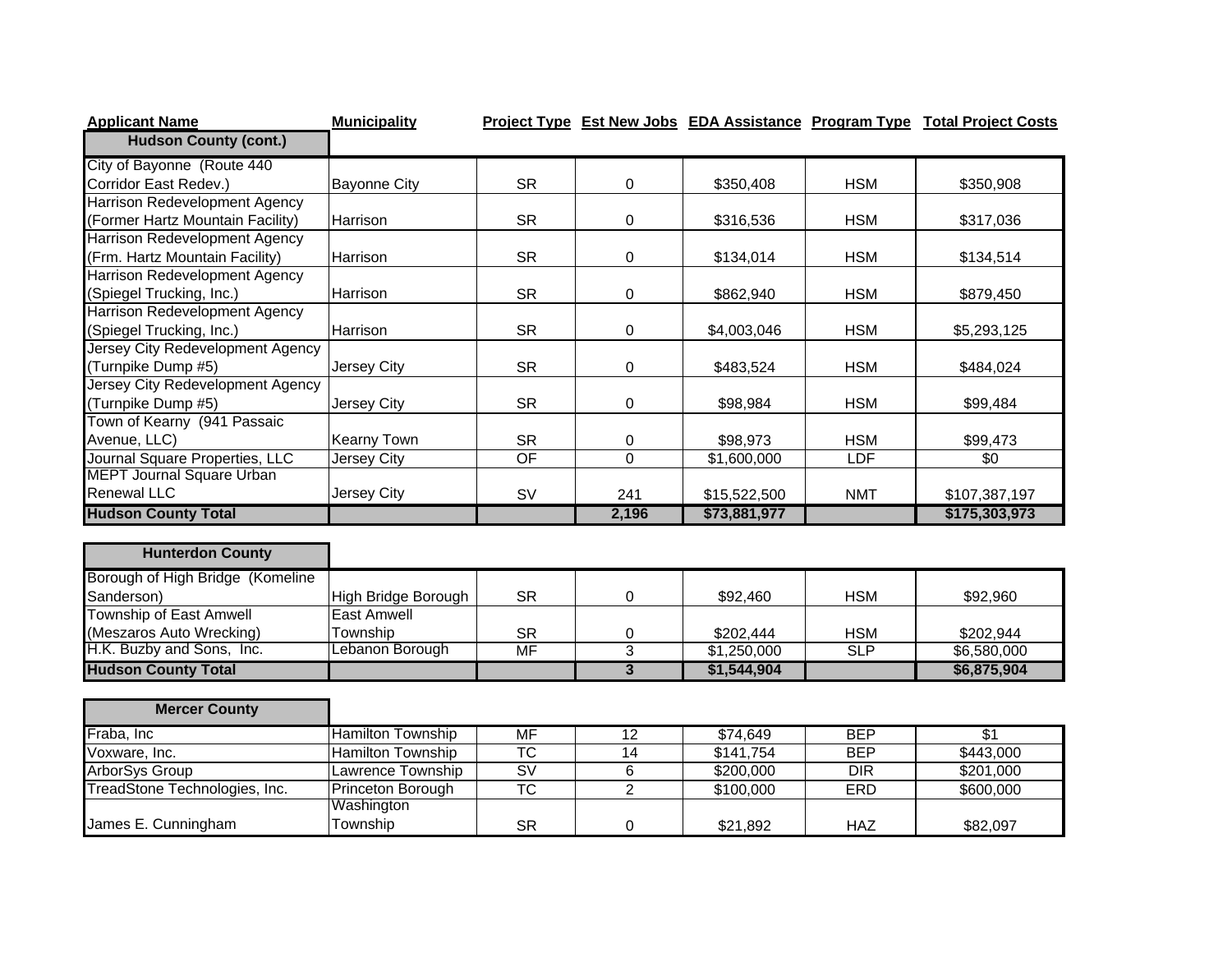| <b>Applicant Name</b>                         | <b>Municipality</b>       |                                   |                  |              |            | Project Type Est New Jobs EDA Assistance Program Type Total Project Costs |
|-----------------------------------------------|---------------------------|-----------------------------------|------------------|--------------|------------|---------------------------------------------------------------------------|
| <b>Mercer County (cont.)</b>                  |                           |                                   |                  |              |            |                                                                           |
| Township of Lawrence (Dyson                   |                           |                                   |                  |              |            |                                                                           |
| Tract)                                        | Lawrence Township         | <b>SR</b>                         | 0                | \$71,720     | <b>HSM</b> | \$72,220                                                                  |
| Chapin School                                 | Lawrence Township         | $\overline{\mathsf{S}\mathsf{V}}$ | $\overline{2}$   | \$1,658,702  | <b>SAB</b> | \$1,625,000                                                               |
| <b>Princeton Charter School</b>               | Princeton Township        | NP                                | $\overline{3}$   | \$4,920,000  | <b>SAB</b> | \$6,050,900                                                               |
| <b>SBJ Development, LLC</b>                   | <b>Ewing Township</b>     | <b>MF</b>                         | $\boldsymbol{9}$ | \$2,040,000  | SAB        | \$2,750,000                                                               |
| The Peddie School                             | <b>Hightstown Borough</b> | $\overline{\mathsf{S}\mathsf{V}}$ | $\overline{2}$   | \$15,140,000 | <b>SAB</b> | \$37,650,000                                                              |
| <b>L&amp;F Urban Renewal Properties</b>       | Trenton                   | <b>MF</b>                         | $\overline{20}$  | \$650,000    | SLP        | \$1,957,000                                                               |
| SterraClimb, LLC                              | Princeton Borough         | $\overline{\text{TC}}$            | $\overline{20}$  | \$200,000    | <b>TEC</b> | \$250,000                                                                 |
| Ocean Power Technologies, Inc.                | Pennington                | <b>MF</b>                         | $\overline{25}$  | \$500,000    | <b>REV</b> |                                                                           |
| <b>Mercer County Total</b>                    |                           |                                   | $\overline{115}$ | \$25,718,717 |            | \$51,681,218                                                              |
|                                               |                           |                                   |                  |              |            |                                                                           |
| <b>Middlesex County</b>                       |                           |                                   |                  |              |            |                                                                           |
| Abbott Point of Care Inc. and Abbott          |                           |                                   |                  |              |            |                                                                           |
| Diabetes Care Sales Corporation               | Plainsboro Township       | <b>RD</b>                         | 87               | \$1,218,244  | <b>BEP</b> | \$3,310,000                                                               |
|                                               |                           |                                   |                  |              |            |                                                                           |
| <b>CLIC</b> International Inc. and Affiliates | <b>Edison Township</b>    | <b>DS</b>                         | 28               | \$62,790     | <b>BEP</b> | \$575,000                                                                 |
| Designer Greetings, Inc.                      | <b>Edison Township</b>    | <b>MF</b>                         | 158              | \$524,700    | <b>BEP</b> | \$11,000,000                                                              |
| L'Oreal USA Products, Inc. &                  | <b>North Brunswick</b>    |                                   |                  |              |            |                                                                           |
| L'Oreal USA S/D, Inc.                         | Township                  | <b>RD</b>                         | 40               | \$639,100    | <b>BEP</b> | \$120,200,000                                                             |
| Shasun Pharma Solutions Inc                   | Piscataway                | $\overline{\mathsf{sv}}$          | 41               | \$741,860    | <b>BEP</b> | \$7,723,800                                                               |
| <b>State Street Corporation and</b>           |                           |                                   |                  |              |            |                                                                           |
| <b>Subsidiaries</b>                           | Plainsboro Township       | OF                                | 350              | \$4,375,700  | <b>BEP</b> | \$24,936,875                                                              |
| <b>USI Insurance Services LLC and</b>         |                           |                                   |                  |              |            |                                                                           |
| <b>Affiliates</b>                             | Old Bridge Township       | <b>OF</b>                         | 50               | \$356,250    | <b>BEP</b> | \$570,000                                                                 |
|                                               | <b>East Brunswick</b>     |                                   |                  |              |            |                                                                           |
| Vahl, Inc.                                    | Township                  | <b>MF</b>                         | 50               | \$702,625    | <b>BEP</b> | \$5,450,000                                                               |
|                                               | South Plainfield          |                                   |                  |              |            |                                                                           |
| Gulton, Incorporated                          | Borough                   | <b>MF</b>                         | 0                | \$120,891    | <b>BGF</b> | \$446,050                                                                 |
| <b>Predator Tree Service, LLC</b>             | Middlesex Borough         | $\overline{\mathsf{S}\mathsf{V}}$ | $\overline{1}$   | \$25,000     | <b>BGF</b> | \$122,000                                                                 |
|                                               | <b>North Brunswick</b>    |                                   |                  |              |            |                                                                           |
| Aestus Therapeutics Inc                       | Township                  | <b>TC</b>                         | 15               | \$100,000    | ERD        | \$600,000                                                                 |
|                                               | South Plainfield          |                                   |                  |              |            |                                                                           |
| <b>Texas Eastern Terminal Company</b>         | Borough                   | <b>SR</b>                         | 0                | \$1,000,000  | <b>HAZ</b> | \$2,827,093                                                               |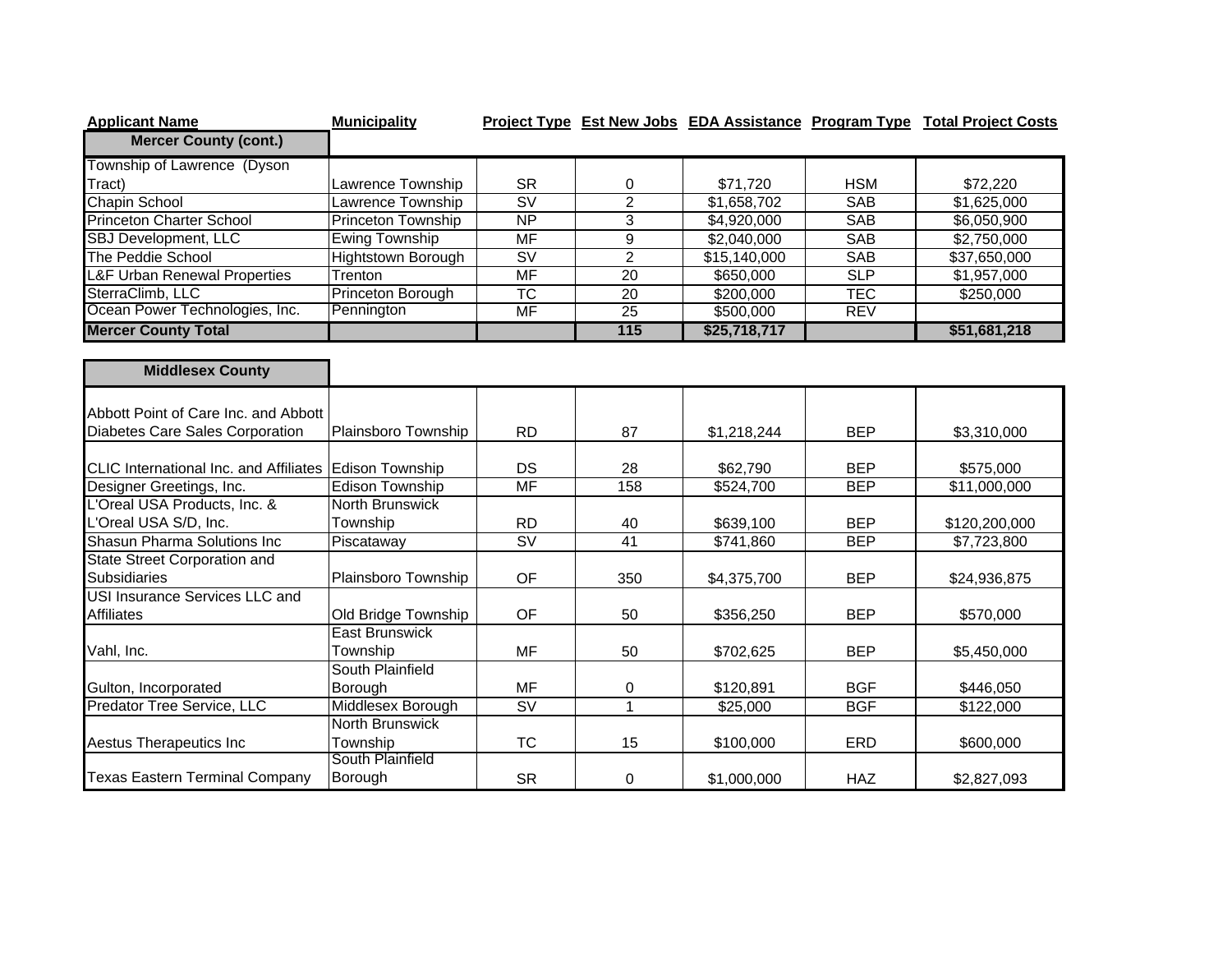| <b>Applicant Name</b>                          | <b>Municipality</b> |           |                 |              |            | <b>Project Type Est New Jobs EDA Assistance Program Type Total Project Costs</b> |
|------------------------------------------------|---------------------|-----------|-----------------|--------------|------------|----------------------------------------------------------------------------------|
| <b>Middlesex County (cont.)</b>                |                     |           |                 |              |            |                                                                                  |
| Sayreville Economic                            |                     |           |                 |              |            |                                                                                  |
| Redevelopment Agency (Former                   |                     |           |                 |              |            |                                                                                  |
| National Lead)                                 | Sayreville Borough  | <b>SR</b> | 0               | \$1,242,103  | <b>HSM</b> | \$1,242,603                                                                      |
| South Amboy Redevelopment                      |                     |           |                 |              |            |                                                                                  |
| Agency (Frm. Sewage Treatment                  |                     |           |                 |              |            |                                                                                  |
| Plant)                                         | South Amboy City    | <b>SR</b> | 0               | \$61,787     | <b>HSM</b> | \$62,287                                                                         |
| Township of Old Bridge (Sommer                 |                     |           |                 |              |            |                                                                                  |
| Property)                                      | Old Bridge Township | <b>SR</b> | 0               | \$414,455    | <b>HSM</b> | \$414,955                                                                        |
| Township of Woodbridge (Fifth                  | Woodbridge          |           |                 |              |            |                                                                                  |
| <b>District Park)</b>                          | Township            | <b>SR</b> | $\Omega$        | \$35,794     | <b>HSM</b> | \$36,294                                                                         |
| AIS, Realty, L.L.C.                            | Perth Amboy City    | MF        | $\Omega$        | \$650,000    | <b>LDF</b> | \$0                                                                              |
|                                                | Woodbridge          |           |                 |              |            |                                                                                  |
| Mizco Realty, LLC                              | Township            | <b>WS</b> | 0               | \$2,000,000  | <b>LDF</b> | \$0                                                                              |
| AIS, Realty, L.L.C.                            | Perth Amboy City    | MF        | $\overline{17}$ | \$2,032,500  | <b>SAB</b> | \$3,050,000                                                                      |
| David Koplowitz and Bruce                      |                     |           |                 |              |            |                                                                                  |
| Koplowitz and Perth Amboy Tire Inc. Woodbridge |                     |           |                 |              |            |                                                                                  |
| and/or Vesta Reverse 225 LLC                   | Township            | <b>MF</b> | 20              | \$3,600,000  | <b>SAB</b> | \$5,610,000                                                                      |
| <b>Foundation for Educational</b>              |                     |           |                 |              |            |                                                                                  |
| Administration, Inc.                           | Monroe Township     | <b>NP</b> | 4               | \$3,178,169  | <b>SAB</b> | \$3,555,000                                                                      |
|                                                | Woodbridge          |           |                 |              |            |                                                                                  |
| Mizco Realty, LLC                              | Township            | MF        | 85              | \$2,000,000  | <b>SAB</b> | \$8,640,000                                                                      |
|                                                | North Brunswick     |           |                 |              |            |                                                                                  |
| Switch2Health Corp.                            | Township            | <b>TC</b> | 10              | \$200,000    | <b>TEC</b> | \$300,000                                                                        |
| <b>Middlesex County Total</b>                  |                     |           | 956             | \$25,281,968 |            | \$200,671,957                                                                    |
|                                                |                     |           |                 |              |            |                                                                                  |

| <b>Monmouth County</b>        |                   |           |    |             |            |             |
|-------------------------------|-------------------|-----------|----|-------------|------------|-------------|
| 1703 Valley Road LLC          | Ocean Township    | <b>SV</b> | 10 | \$365,000   | <b>BGF</b> | \$1,110,138 |
| PAW Bioscience Products, Inc. | Eatontown Borough | WS        |    | \$30,791    | <b>BGF</b> | \$138,870   |
| City Works West Lake, LLC     | Neptune Township  | CM.       |    | \$250,000   | <b>BRL</b> | \$0         |
| Uni-Serv Associates           | Neptune Township  | <b>DS</b> |    | \$70,000    | <b>DIR</b> | \$71,000    |
| City Works West Lake, LLC     | Neptune Township  | NP.       |    | \$1,000,000 | <b>GTE</b> | \$0         |
| City Works West Lake, LLC     | Neptune Township  | <b>SR</b> |    | \$62,771    | <b>HAZ</b> | \$63,271    |
|                               | Upper Freehold    |           |    |             |            |             |
| Patricia A. Wolfer            | Township          | <b>SR</b> |    | \$70.504    | <b>HAZ</b> | \$72.004    |
| Union Laboratories            | Marlboro Township | <b>SR</b> |    | \$58,116    | <b>HAZ</b> | \$217,115   |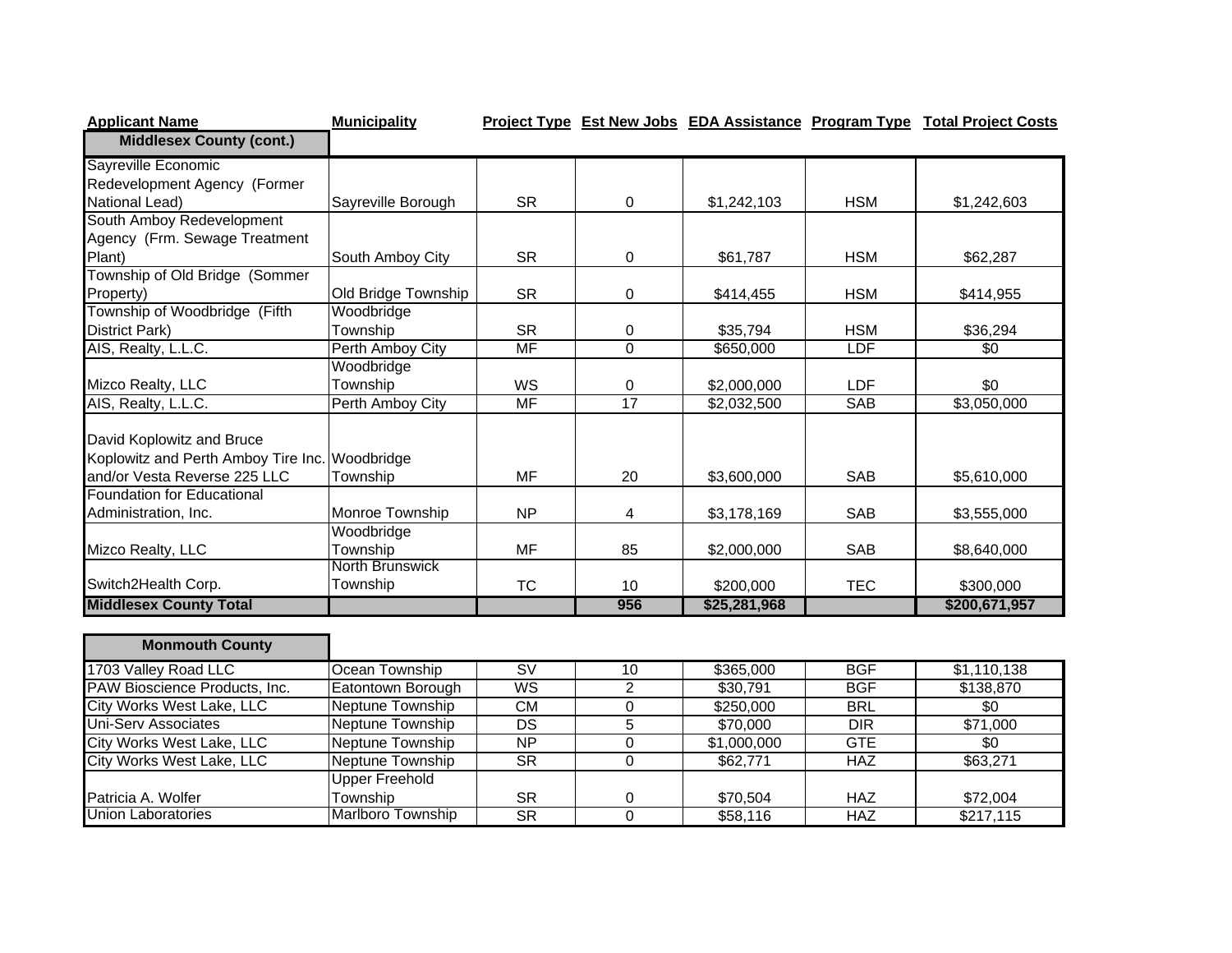| <b>Applicant Name</b>            | <b>Municipality</b>      |                        |                |                         |            | <b>Project Type Est New Jobs EDA Assistance Program Type Total Project Costs</b> |
|----------------------------------|--------------------------|------------------------|----------------|-------------------------|------------|----------------------------------------------------------------------------------|
| <b>Monmouth County (cont.)</b>   |                          |                        |                |                         |            |                                                                                  |
| Borough of Belmar (River Road    |                          |                        |                |                         |            |                                                                                  |
| Acquisitions)                    | <b>Belmar Borough</b>    | <b>SR</b>              | 0              | \$5,643                 | <b>HSM</b> | \$6,143                                                                          |
| Borough of Keyport (Current Boat |                          |                        |                |                         |            |                                                                                  |
| Ramp BDA Site)                   | Keyport Borough          | <b>SR</b>              | 0              | \$242,959               | <b>HSM</b> | \$317,083                                                                        |
| Borough of Keyport (Five Keyport |                          |                        |                |                         |            |                                                                                  |
| <b>BDA Sites)</b>                | Keyport Borough          | <b>SR</b>              | 0              | \$353,612               | <b>HSM</b> | \$354,112                                                                        |
| Borough of Neptune City (East    | Neptune City             |                        |                |                         |            |                                                                                  |
| Coast Ice Company)               | Borough                  | <b>SR</b>              | 0              | \$57,952                | <b>HSM</b> | \$58,452                                                                         |
| City of Asbury Park (Block 36    |                          |                        |                |                         |            |                                                                                  |
| Project)                         | <b>Asbury Park</b>       | <b>SR</b>              | 0              | \$83,585                | <b>HSM</b> | \$84,085                                                                         |
| Township of Aberdeen (Frm.       |                          |                        |                |                         |            |                                                                                  |
| Matawan Boro Water Facil.)       | Aberdeen Township        | <b>SR</b>              | $\mathbf 0$    | \$60,874                | <b>HSM</b> | \$61,374                                                                         |
| Township of Marlboro (Former     |                          |                        |                |                         |            |                                                                                  |
| Dimeo Property)                  | <b>Marlboro Township</b> | <b>SR</b>              | 0              | \$121,748               | <b>HSM</b> | \$122,248                                                                        |
| Township of Marlboro (Marlboro   |                          |                        |                |                         |            |                                                                                  |
| Psychiatric Hospital)            | <b>Marlboro Township</b> | <b>SR</b>              | $\mathbf 0$    | \$126,909               | <b>HSM</b> | \$127,409                                                                        |
| Township of Neptune (Former      |                          |                        |                |                         |            |                                                                                  |
| <b>Tides Motel)</b>              | Neptune Township         | <b>SR</b>              | 0              | \$20,440                | <b>HSM</b> | \$27,134                                                                         |
| City Works West Lake, LLC        | Neptune Township         | $\overline{OF}$        | 98             | $\overline{$2,000,000}$ | <b>LDF</b> | \$18,750,000                                                                     |
| Cityworks Neptune Office, L.L.C. | Neptune Township         | $\overline{NP}$        | $\mathbf 0$    | \$12,765,000            | <b>NMT</b> | $\overline{30}$                                                                  |
| Count Basie Theatre, Inc.        | <b>Red Bank Borough</b>  | NP                     | $\overline{2}$ | \$8,000,000             | <b>SAB</b> | \$8,000,000                                                                      |
| <b>Monmouth County Total</b>     |                          |                        | 117            | \$25,745,904            |            | \$29,580,438                                                                     |
|                                  |                          |                        |                |                         |            |                                                                                  |
| <b>Morris County</b>             |                          |                        |                |                         |            |                                                                                  |
|                                  | Parsippany-Troy Hills    |                        |                |                         |            |                                                                                  |
| Deloitte LLP and Subsidiaries    | Township                 | <b>CM</b>              | 280            | \$4,494,000             | <b>BEP</b> | \$89,100,000                                                                     |
| Emisphere Technologies, Inc.     | <b>Hanover Township</b>  | $\overline{\text{TC}}$ | 10             | \$624,750               | <b>BEP</b> | \$1,000,000                                                                      |
| 52 Green Pond Road, LLC and      |                          |                        |                |                         |            |                                                                                  |
| <b>Tripak Industrial USA LLC</b> | Rockaway Borough         | <b>MF</b>              | $\mathbf 0$    | \$1,250,000             | <b>DIR</b> | \$0                                                                              |
| Mark Gallagher                   | <b>Denville Township</b> | $\overline{\text{SR}}$ | $\mathbf 0$    | \$2,056                 | <b>HAZ</b> | $\sqrt{$8,422}$                                                                  |
| Hanover Township (Frm Van Dyk    |                          |                        |                |                         |            |                                                                                  |
| Research Corp.)                  | Hanover Township         | <b>SR</b>              | 0              | \$106,867               | <b>HSM</b> | \$107,367                                                                        |

Hanover Township SR 0 \$106,867 HSM \$107,367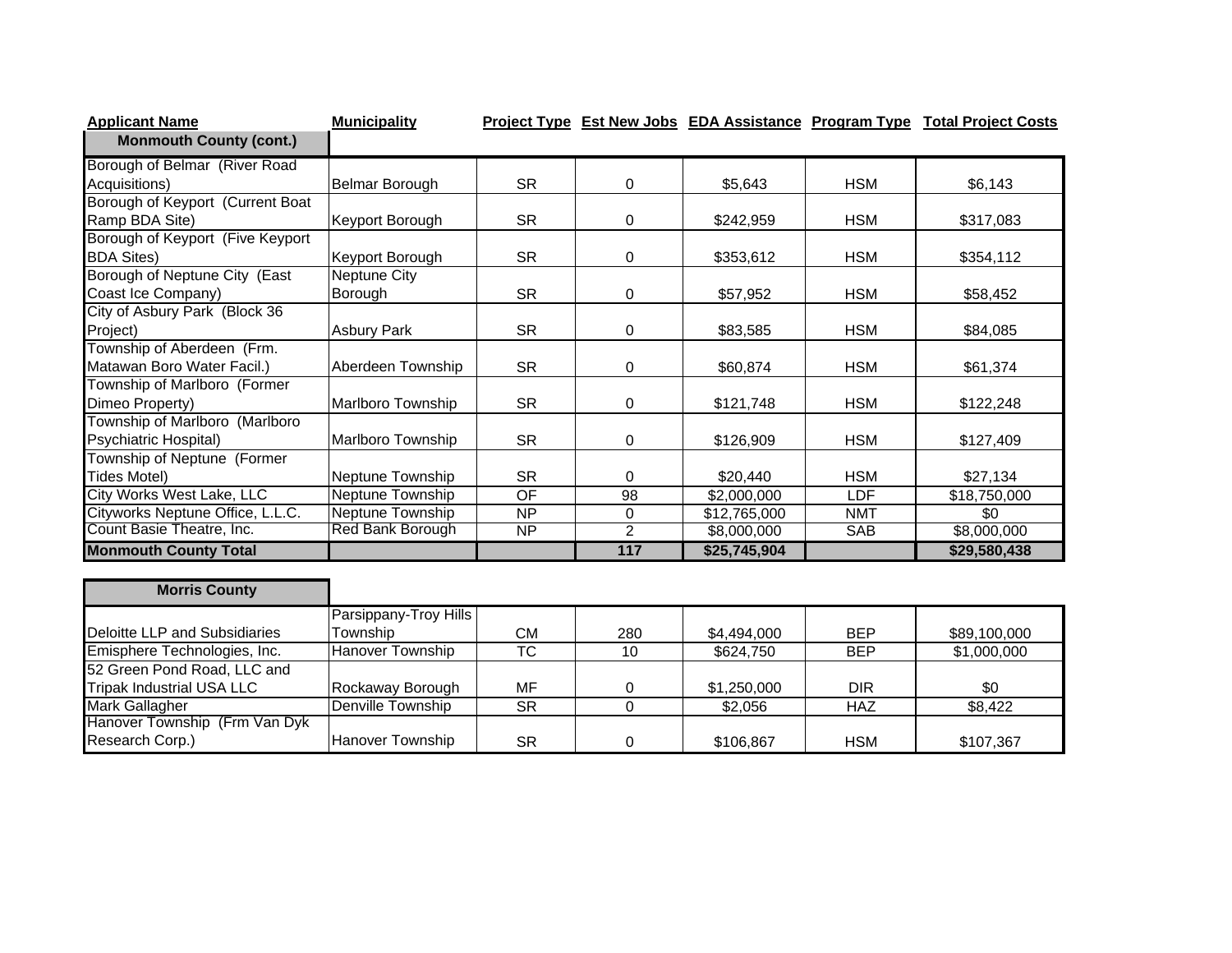| <b>Applicant Name</b>              | <b>Municipality</b>    |                |     |              |            | <b>Project Type Est New Jobs EDA Assistance Program Type Total Project Costs</b> |
|------------------------------------|------------------------|----------------|-----|--------------|------------|----------------------------------------------------------------------------------|
| <b>Morris County (cont.)</b>       |                        |                |     |              |            |                                                                                  |
| Township of Jefferson (Former      |                        |                |     |              |            |                                                                                  |
| Contex Fuel Company)               | Roxbury Township       | <b>SR</b>      | 0   | \$30,486     | <b>HSM</b> | \$30,986                                                                         |
| Township of Jefferson (Former      |                        |                |     |              |            |                                                                                  |
| Contex Fuel Company)               | Jefferson Township     | <b>SR</b>      | 0   | \$47,208     | <b>HSM</b> | \$47,708                                                                         |
| 52 Green Pond Road, LLC, Tripak    |                        |                |     |              |            |                                                                                  |
| Industrial USA, LLC and Perk-Up,   |                        |                |     |              |            |                                                                                  |
| Inc.                               | Rockaway Borough       | MF             | 40  | \$10,000,000 | <b>SAB</b> | \$16,100,000                                                                     |
| South Street Theater Co., Inc. dba |                        |                |     |              |            |                                                                                  |
| The Community Theatre              |                        |                |     |              |            |                                                                                  |
|                                    | <b>Morristown Town</b> | <b>NP</b>      | 3   | \$5,000,000  | <b>SAB</b> | \$5,100,000                                                                      |
| The Order of St. Benedict of New   |                        |                |     |              |            |                                                                                  |
| Jersey                             | Morristown Town        | N <sub>P</sub> | 3   | \$17,000,000 | <b>SAB</b> | \$25,500,000                                                                     |
| Visiting Nurse Association of      |                        |                |     |              |            |                                                                                  |
| Northern New Jersey, Inc.          | Morristown Town        | N <sub>P</sub> |     | \$4,000,000  | <b>SAB</b> | \$4,070,000                                                                      |
| County Road Realty, L.L.C.         | Rockaway Borough       | MF             | 0   | \$750,000    | <b>SLP</b> | \$4,000,000                                                                      |
|                                    | Parsippany-Troy Hills  |                |     |              |            |                                                                                  |
| <b>RELDATA Inc.</b>                | Township               | <b>TC</b>      | 36  | \$1,000,000  | <b>TEC</b> | \$7,900,000                                                                      |
| <b>Monmouth County Total</b>       |                        |                | 379 | \$44,305,367 |            | \$152,964,483                                                                    |

| <b>Multi Counties</b>                 |                  |    |             |     |             |
|---------------------------------------|------------------|----|-------------|-----|-------------|
| Center for Family Services,<br>. Inc. | <b>Statewide</b> | ΝF | \$2.766.000 | SAB | \$2,866,000 |
| <b>IMulti Counties Total</b>          |                  |    | \$2,766,000 |     | \$2,866,000 |

| <b>Ocean County</b>                  |                          |           |    |              |            |              |
|--------------------------------------|--------------------------|-----------|----|--------------|------------|--------------|
| <b>AJP Properties, LLC Rentals</b>   | <b>Stafford Township</b> | <b>SV</b> | 6  | \$72,500     | <b>BGF</b> | \$293,063    |
| <b>Klarr Transport Services Inc.</b> | Lakewood Township        | ТP        |    | \$117,500    | <b>BGF</b> | \$527,500    |
| Beth Medrash Govoha of               |                          |           |    |              |            |              |
| Lakewood, Inc., a New Jersey         |                          |           |    |              |            |              |
| <b>Nonprofit Corporation</b>         | Lakewood Township        | <b>NP</b> | 60 | \$28,000,000 | <b>SAB</b> | \$28,000,000 |
| Services for Children with Hidden    |                          |           |    |              |            |              |
| Intelligence, Inc.                   | Lakewood Township        | NP.       | 20 | \$13,290,000 | <b>SAB</b> | \$13,290,000 |
| Torah Institute of Lakewood, Inc.    | Lakewood Township        | <b>NP</b> |    | \$3,000,000  | <b>SAB</b> | \$3,903,700  |
| Harold R. Henrich, Inc.              | Lakewood Township        | MF        |    | \$163,603    | <b>SLP</b> | \$329.624    |
| North Main Properties, LLC           | Barnegat Township        | MF        |    | \$347,625    | <b>SLP</b> | \$822,150    |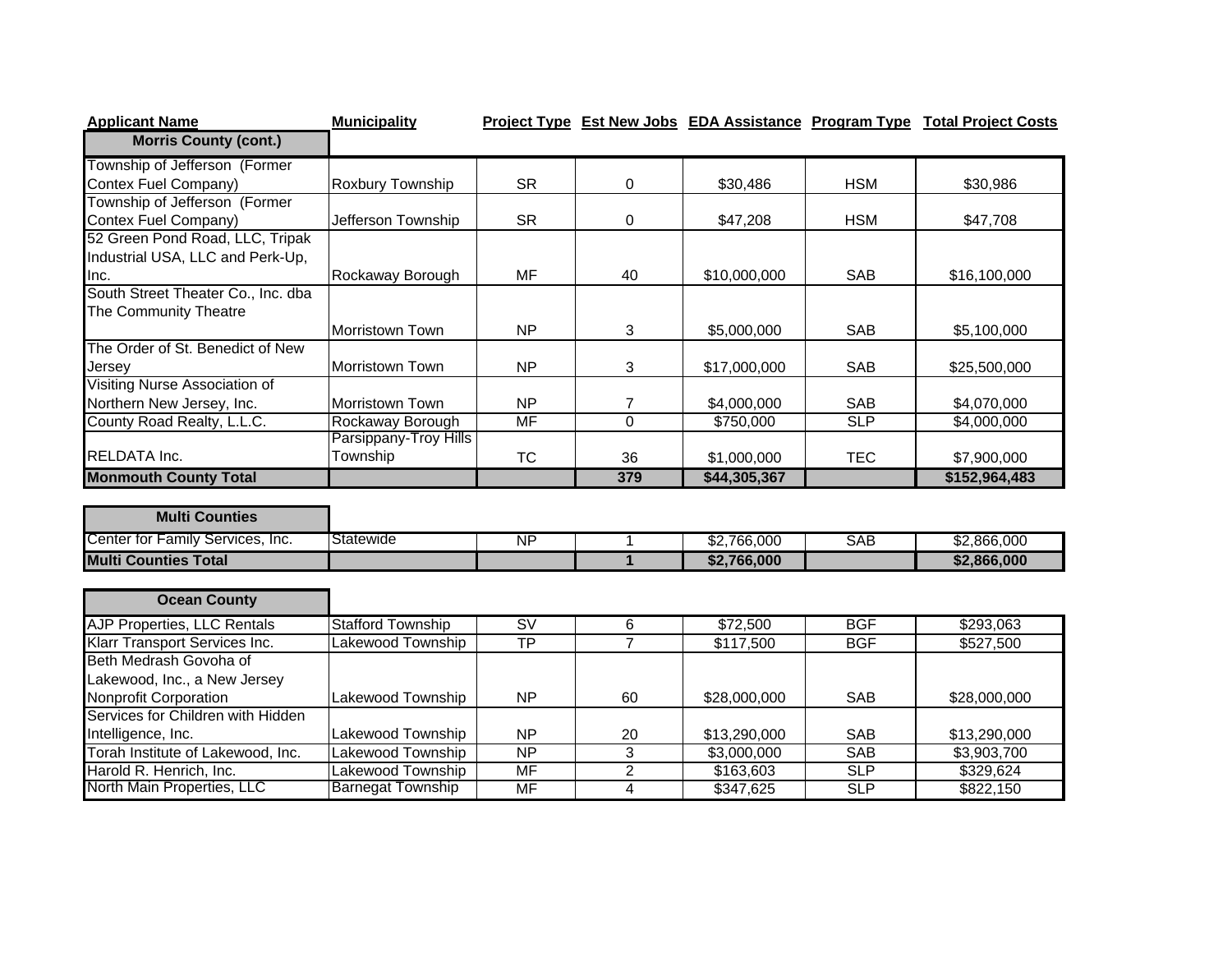| <b>Applicant Name</b>               | <b>Municipality</b>    |                                   |                  |              |                  | Project Type Est New Jobs EDA Assistance Program Type Total Project Costs |
|-------------------------------------|------------------------|-----------------------------------|------------------|--------------|------------------|---------------------------------------------------------------------------|
| <b>Ocean County (cont.)</b>         |                        |                                   |                  |              |                  |                                                                           |
| Ocean Energy Corporation, Inc.      | Manchester             | <b>TC</b>                         | 8                | \$1,500,000  | <b>REG</b>       |                                                                           |
| <b>Ocean County Total</b>           |                        |                                   | 110              | \$46,491,228 |                  | \$47,166,037                                                              |
|                                     |                        |                                   |                  |              |                  |                                                                           |
| <b>Passaic County</b>               |                        |                                   |                  |              |                  |                                                                           |
| <b>International Delights LLC</b>   | <b>Clifton City</b>    | <b>MF</b>                         | $\overline{200}$ | \$416,000    | <b>BEP</b>       | \$31,310,000                                                              |
| Accurate Box Co. Inc.               | <b>Paterson City</b>   | $\overline{\mathsf{MF}}$          | $\Omega$         | \$3,000,000  | <b>DIR</b>       | \$0                                                                       |
| <b>Bald Eagle Urban Renewal at</b>  |                        |                                   |                  |              |                  |                                                                           |
| <b>Wanaque LLC</b>                  | Wanaque Borough        | <b>CT</b>                         | 140              | \$1,250,000  | <b>DIR</b>       | \$14,473,000                                                              |
| Preferred Display, Inc.             | <b>Clifton City</b>    | <b>MF</b>                         | $\overline{25}$  | \$750,000    | $\overline{DIR}$ | \$2,797,721                                                               |
| <b>TJM Properties II, LLC</b>       | Hawthorne Borough      | WS                                | $\overline{25}$  | \$1,000,000  | $\overline{DIR}$ | \$3,413,000                                                               |
| Haskell Products, Inc.              | <b>Wanaque Borough</b> | $\overline{\text{SR}}$            | $\overline{0}$   | \$88,554     | <b>HAZ</b>       | \$169,559                                                                 |
| Paterson Habitat for Humanity       |                        |                                   |                  |              |                  |                                                                           |
| (Former Leonhard Wax Property)      | Haledon Borough        | <b>SR</b>                         | 0                | \$63,680     | <b>HAZ</b>       | \$64,180                                                                  |
| City of Clifton (Formal National    |                        |                                   |                  |              |                  |                                                                           |
| Standard)                           | <b>Clifton City</b>    | <b>SR</b>                         | 0                | \$588,967    | <b>HSM</b>       | \$589,467                                                                 |
| City of Paterson (Addy Mill Site)   | <b>Paterson City</b>   | $\overline{\text{SR}}$            | 0                | \$102,857    | <b>HSM</b>       | \$103,357                                                                 |
| City of Paterson (Apollo Dye        |                        |                                   |                  |              |                  |                                                                           |
| House)                              | Paterson City          | <b>SR</b>                         | 0                | \$1,720,855  | <b>HSM</b>       | \$1,721,355                                                               |
| City of Paterson (Columbia Textile  |                        |                                   |                  |              |                  |                                                                           |
| Mill)                               | Paterson City          | <b>SR</b>                         | 0                | \$472,120    | <b>HSM</b>       | \$472,620                                                                 |
| City of Paterson (Columbia Textile  |                        |                                   |                  |              |                  |                                                                           |
| Mill)                               | Paterson City          | <b>SR</b>                         | 0                | \$168,142    | <b>HSM</b>       | \$168,642                                                                 |
| City of Paterson (Ryle Road Dump    |                        |                                   |                  |              |                  |                                                                           |
| Site)                               | <b>Paterson City</b>   | <b>SR</b>                         | 0                | \$68,831     | <b>HSM</b>       | \$69,331                                                                  |
|                                     |                        |                                   |                  |              |                  |                                                                           |
| City of Paterson (Salvatore Verga)  | <b>Paterson City</b>   | <b>SR</b>                         | 0                | \$26,438     | <b>HSM</b>       | \$26,938                                                                  |
|                                     |                        |                                   |                  |              |                  |                                                                           |
| City of Paterson-Department of      |                        |                                   |                  |              |                  |                                                                           |
| Community Dev. (Former ATP Site)    | <b>Paterson City</b>   | <b>SR</b>                         | 0                | \$641,996    | <b>HSM</b>       | \$642,496                                                                 |
| Medical Missions for Children, Inc. | <b>Paterson City</b>   | NP                                | $\overline{6}$   | \$400,000    | LDF              | \$1,483,294                                                               |
| Southview, LLC                      | <b>Paterson City</b>   | $\overline{\mathsf{S}\mathsf{V}}$ | $\overline{7}$   | \$4,277,500  | <b>NMT</b>       | \$8,555,000                                                               |
| Accurate Box Co. Inc.               | Paterson City          | $\overline{\mathsf{MF}}$          | 15               | \$6,955,000  | <b>SAB</b>       | \$10,505,000                                                              |
| Patham Real Estate Holdings, LLC    | <b>Paterson City</b>   | RT                                | 30               | \$1,200,000  | <b>SLP</b>       | \$4,801,250                                                               |
| <b>Passaic County Total</b>         |                        |                                   | 448              | \$23,190,940 |                  | \$81,366,210                                                              |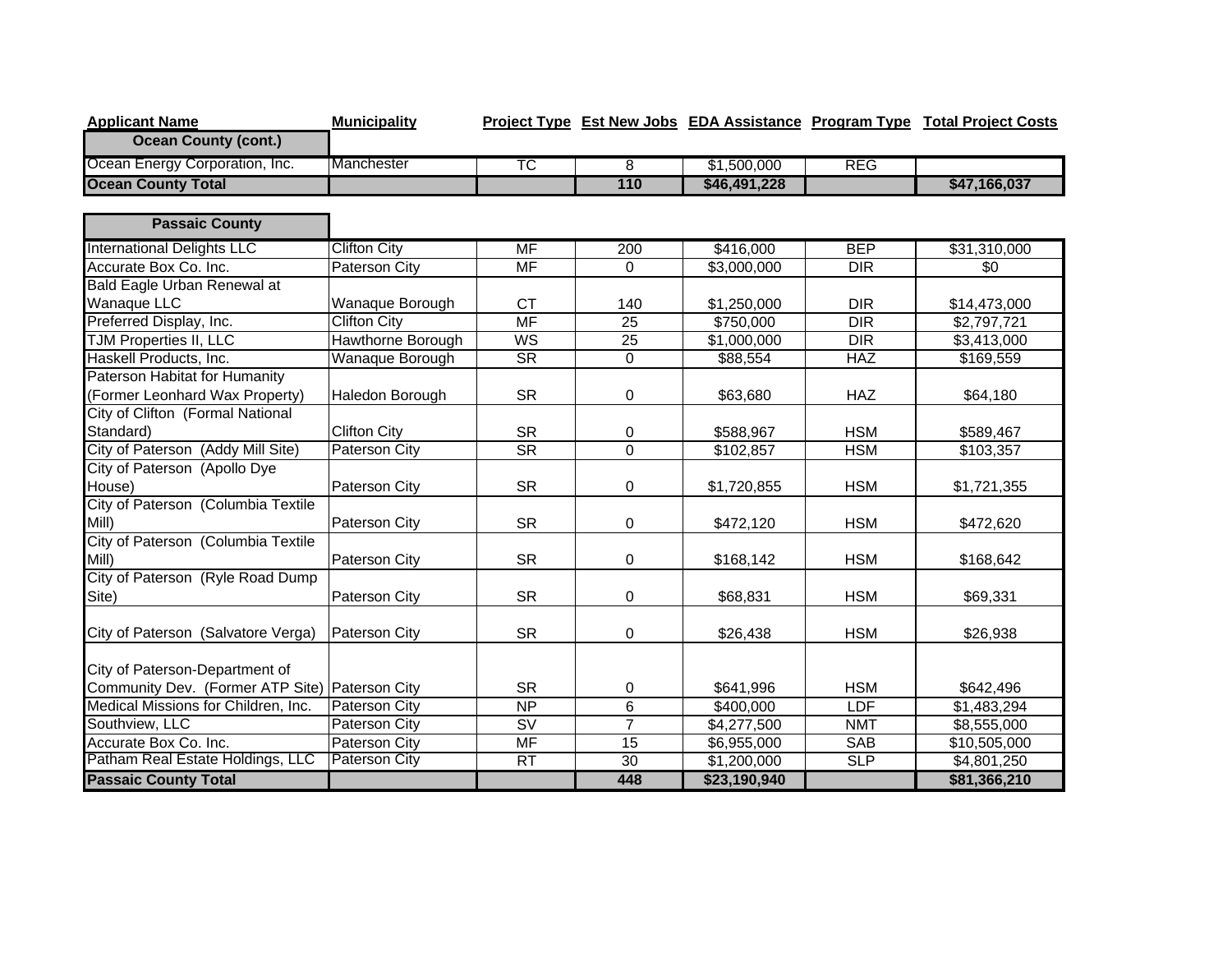| <b>Applicant Name</b>                     | <b>Municipality</b>        |                        |                |                        |            | Project Type Est New Jobs EDA Assistance Program Type Total Project Costs |
|-------------------------------------------|----------------------------|------------------------|----------------|------------------------|------------|---------------------------------------------------------------------------|
| <b>Salem County</b>                       |                            |                        |                |                        |            |                                                                           |
| JE Berkowitz, LP                          | <b>Oldmans Township</b>    | <b>MF</b>              | 25             | \$52,500               | <b>BEP</b> | \$22,500,000                                                              |
| Main Pacific and Petroleum, Inc.          | <b>Pennsville Township</b> | $\overline{\text{SR}}$ | $\Omega$       | \$86,124               | <b>HAZ</b> | \$344,993                                                                 |
| City of Salem (383 & 412 Broadway         |                            |                        |                |                        |            |                                                                           |
| Sites)                                    | <b>Salem City</b>          | <b>SR</b>              | 0              | \$134,336              | <b>HSM</b> | \$134,836                                                                 |
| City of Salem (Four Salem BDA             |                            |                        |                |                        |            |                                                                           |
| Sites)                                    | Salem City                 | <b>SR</b>              | 0              | \$145,706              | <b>HSM</b> | \$146,206                                                                 |
| City of Salem (Six Salem BDA              |                            |                        |                |                        |            |                                                                           |
| sites)                                    | Salem City                 | <b>SR</b>              | 0              | \$447,180              | <b>HSM</b> | \$447,680                                                                 |
| Township of Carneys Point (A.             | <b>Carneys Point</b>       |                        |                |                        |            |                                                                           |
| Clemente Asphalt Plant)                   | Township                   | <b>SR</b>              | $\mathbf 0$    | \$82,013               | <b>HSM</b> | \$82,513                                                                  |
|                                           | Carneys Point              |                        |                |                        |            |                                                                           |
| Kline Properties, LLC                     | Township                   | SV                     | 10             | \$258,750              | <b>SLP</b> | \$578,000                                                                 |
| <b>Salem County Total</b>                 |                            |                        | 35             | \$1,206,609            |            | \$24,234,228                                                              |
| <b>Somerset County</b>                    |                            |                        |                |                        |            |                                                                           |
| <b>API Nanofabrication &amp; Research</b> |                            |                        |                |                        |            |                                                                           |
| Corp.                                     | Franklin Township          | MF                     | 20             | \$365,200              | <b>BEP</b> | \$100,000                                                                 |
| Alpharma Inc., Alpharma                   |                            |                        |                |                        |            |                                                                           |
| Pharmaceuticals LLC and Al                | <b>Bridgewater</b>         |                        |                |                        |            |                                                                           |
| Alpharma U.S. Inc.                        | Township                   | <b>DS</b>              | 64             | \$1,572,240            | <b>BEP</b> | \$1,312,000                                                               |
| Novel Laboratories, Inc.                  | <b>Franklin Township</b>   | RD                     | 100            | \$601,785              | <b>BEP</b> | \$17,100,000                                                              |
| QRxPharma, Inc.                           | <b>Bedminster Township</b> | <b>TC</b>              | 27             | \$1,089,897            | <b>BEP</b> | \$320,000                                                                 |
| Byram Laboratories, Inc. and              | Branchburg                 |                        |                |                        |            |                                                                           |
| Monte's Five Columbia                     | Township                   | <b>MF</b>              | 0              | \$23,472               | <b>BGF</b> | \$121,000                                                                 |
| Byram Laboratories, Inc. and              | <b>Branchburg</b>          |                        |                |                        |            |                                                                           |
| Monte's Five Columbia                     | Township                   | <b>MF</b>              | 0              | \$193,750              | <b>BGF</b> | \$1,605,000                                                               |
|                                           | Hillsborough               |                        |                |                        |            |                                                                           |
| Meadowlands Restaurant, Inc.              | Township                   | SV                     | $\overline{2}$ | \$65,500               | <b>BGF</b> | \$269,888                                                                 |
| Superior Tool & Manufacturing Co.,        |                            |                        |                |                        |            |                                                                           |
| Inc.                                      | Somerville Borough         | MF                     | 4              | \$48,250               | <b>BGF</b> | \$216,917                                                                 |
| Fellowship Village, Inc.                  | <b>Bernards Township</b>   | $\overline{NH}$        | $\overline{5}$ | $\overline{4,603,919}$ | <b>SAB</b> | \$4,875,250                                                               |
|                                           | Montgomery                 |                        |                |                        |            |                                                                           |
| Princeton Montessori Society              | Township                   | <b>NP</b>              | 4              | \$6,268,649            | <b>SAB</b> | \$6,048,500                                                               |
| <b>Somerset County Total</b>              |                            |                        | 226            | \$14,832,662           |            | \$31,968,555                                                              |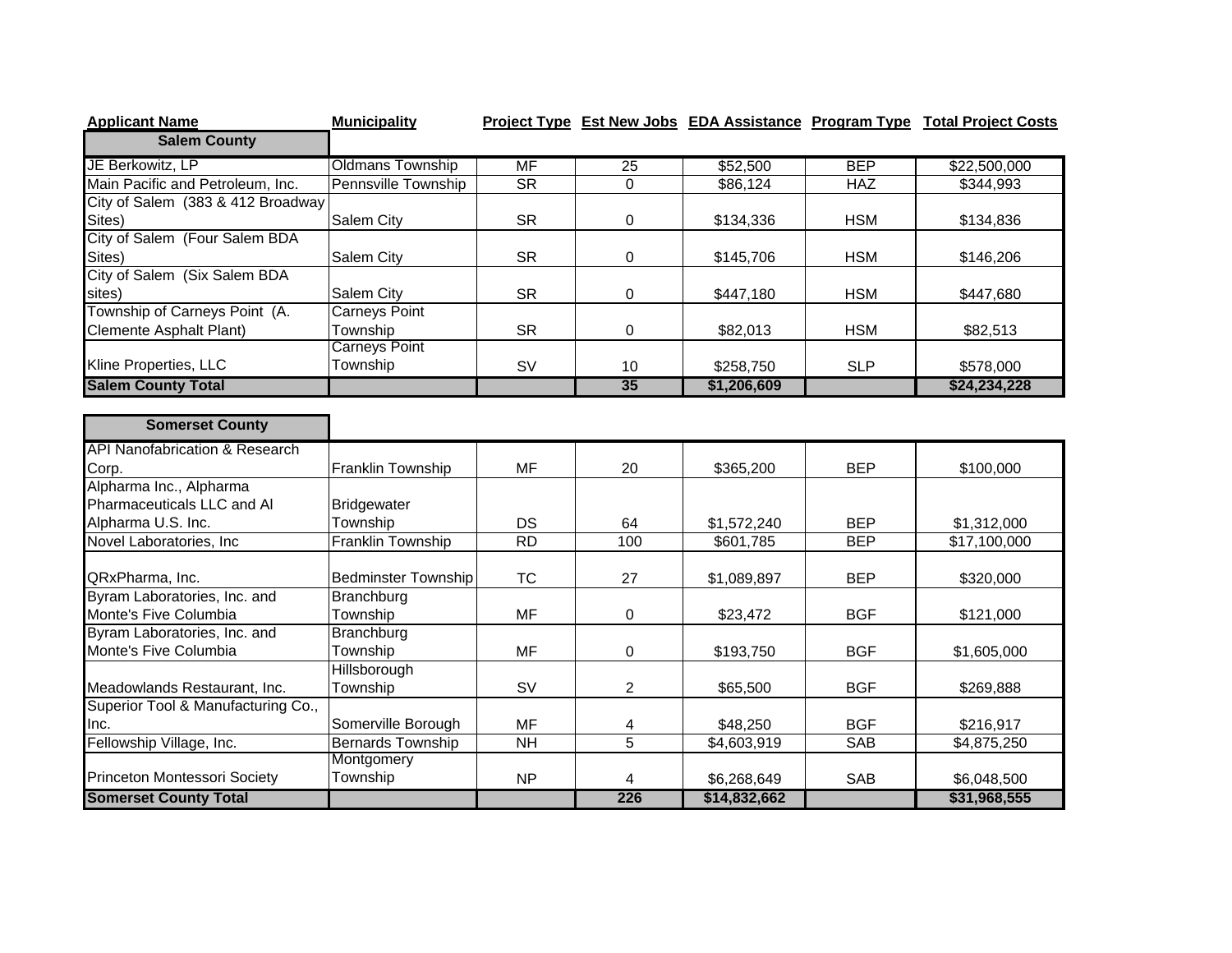| <b>Applicant Name</b>                | <b>Municipality</b>     |                        |                 |              |                  | Project Type Est New Jobs EDA Assistance Program Type Total Project Costs |
|--------------------------------------|-------------------------|------------------------|-----------------|--------------|------------------|---------------------------------------------------------------------------|
| <b>Sussex County</b>                 |                         |                        |                 |              |                  |                                                                           |
| Bristol Glen, Inc.                   | <b>Newton Town</b>      | $\overline{cc}$        | 14              | \$9,000,000  | <b>SAB</b>       | \$11,730,000                                                              |
| Pope John XXIII H S Special Project  |                         |                        |                 |              |                  |                                                                           |
| Foundation, Inc.                     | Sparta Township         | <b>NP</b>              | 1               | \$766,287    | <b>SAB</b>       | \$1,007,000                                                               |
| <b>Sussex County Total</b>           |                         |                        | 15              | \$9,766,287  |                  | \$12,737,000                                                              |
|                                      |                         |                        |                 |              |                  |                                                                           |
| <b>Union County</b>                  |                         |                        |                 |              |                  |                                                                           |
| L'Oreal USA Products, Inc. &         | <b>Berkeley Heights</b> |                        |                 |              |                  |                                                                           |
| L'Oreal USA S/D, Inc.                | Township                | <b>MF</b>              | 80              | \$1,477,920  | <b>BEP</b>       | \$14,020,000                                                              |
| NB Ventures, Inc.                    | <b>Clark Township</b>   | SV                     | $\overline{25}$ | \$195,628    | <b>BEP</b>       | \$100,000                                                                 |
| Exothermic Molding Inc.              | Kenilworth Borough      | <b>MF</b>              | $\overline{5}$  | \$33,750     | <b>BGF</b>       | \$169,217                                                                 |
| Vogel Bus Company Inc.               | Roselle Borough         | $\overline{TP}$        | 14              | \$301,500    | <b>BGF</b>       | \$753,000                                                                 |
| Danic Two LLC                        | <b>Elizabeth City</b>   | WS                     | 65              | \$2,000,000  | $\overline{DIR}$ | \$19,551,000                                                              |
|                                      | Mountainside            |                        |                 |              |                  |                                                                           |
| Print Tech LLC                       | Borough                 | <b>SV</b>              | 0               | \$400,000    | <b>DIR</b>       | \$404,000                                                                 |
| Patwin Plastics, Inc.                | <b>Linden City</b>      | $\overline{\text{SR}}$ | $\Omega$        | \$67,500     | <b>HAZ</b>       | \$129,364                                                                 |
| Borough of Roselle Park (Youth       | Roselle Park            |                        |                 |              |                  |                                                                           |
| <b>Baseball Field Complex)</b>       | Borough                 | <b>SR</b>              | $\mathbf 0$     | \$120,903    | <b>HSM</b>       | \$121,403                                                                 |
| City of Elizabeth (Three Elizabeth   |                         |                        |                 |              |                  |                                                                           |
| <b>BDA Sites)</b>                    | <b>Elizabeth City</b>   | <b>SR</b>              | $\mathbf 0$     | \$371,943    | <b>HSM</b>       | \$372,443                                                                 |
| City of Linden (United Lacquer)      | <b>Linden City</b>      | $\overline{\text{SR}}$ | $\overline{0}$  | \$240,225    | <b>HSM</b>       | \$240,725                                                                 |
| City of Plainfield (Arlington)       | <b>Plainfield City</b>  | $\overline{\text{SR}}$ | $\overline{0}$  | \$45,948     | <b>HSM</b>       | \$46,448                                                                  |
| City of Plainfield (East 2nd Street  |                         |                        |                 |              |                  |                                                                           |
| Parking Lot)                         | <b>Plainfield City</b>  | <b>SR</b>              | $\mathbf 0$     | \$2,970      | <b>HSM</b>       | \$3,470                                                                   |
| Virginia Street Holdings, LLC First, |                         |                        |                 |              |                  |                                                                           |
| Inc. First, I First, Inc.            | <b>Elizabeth City</b>   | <b>MF</b>              | 20              | \$396,875    | <b>LDF</b>       | \$1,847,500                                                               |
| Danic Two LLC                        | <b>Elizabeth City</b>   | $\overline{\text{CM}}$ | 65              | \$5,500,000  | <b>NMT</b>       | \$17,000,000                                                              |
| 265 Pennsylvania Realty, LLC         | <b>Linden City</b>      | <b>WS</b>              | 15              | \$750,000    | <b>SLP</b>       | \$5,630,000                                                               |
| <b>BSD Realty</b>                    | <b>Union Township</b>   | DS                     | 15              | \$700,000    | <b>SLP</b>       | \$2,810,000                                                               |
|                                      | New Providence          |                        |                 |              |                  |                                                                           |
| Elanti Systems, Inc                  | Borough                 | <b>TC</b>              | 38              | \$1,000,000  | <b>TEC</b>       | \$7,000,000                                                               |
| <b>Union County Total</b>            |                         |                        | 342             | \$13,605,162 |                  | \$70,198,570                                                              |
| <b>Warren County</b>                 |                         |                        |                 |              |                  |                                                                           |
| Rutler Screen Printing Inc.          | Phillipsburg Town       | <b>MF</b>              | $\overline{3}$  | \$26,738     | <b>BGF</b>       | \$122,040                                                                 |
| Town of Phillipsburg (US Gas)        | Phillipsburg Town       | <b>SR</b>              | $\overline{0}$  | \$41,178     | <b>HSM</b>       | \$41,178                                                                  |
| <b>Union County Total</b>            |                         |                        | $\overline{3}$  | \$67,916     |                  | \$163,218                                                                 |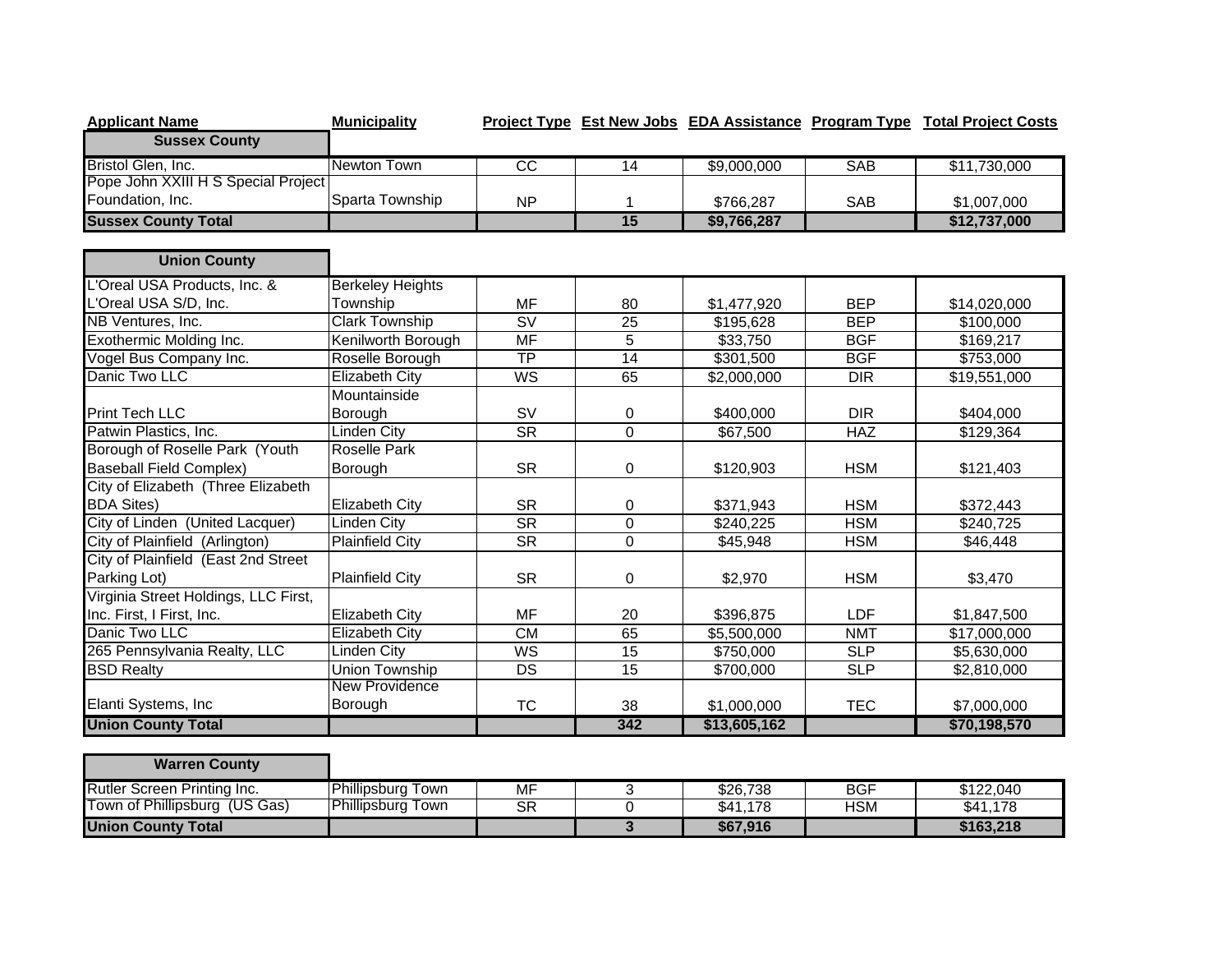| <b>Applicant Name</b> | <b>Municipality</b> |       | Project Type Est New Jobs EDA Assistance Program Type | <b>Total Project Costs</b> |
|-----------------------|---------------------|-------|-------------------------------------------------------|----------------------------|
| <b>GRAND TOTAL</b>    |                     | 7.018 | \$486,520,655                                         | \$1,372,543,771            |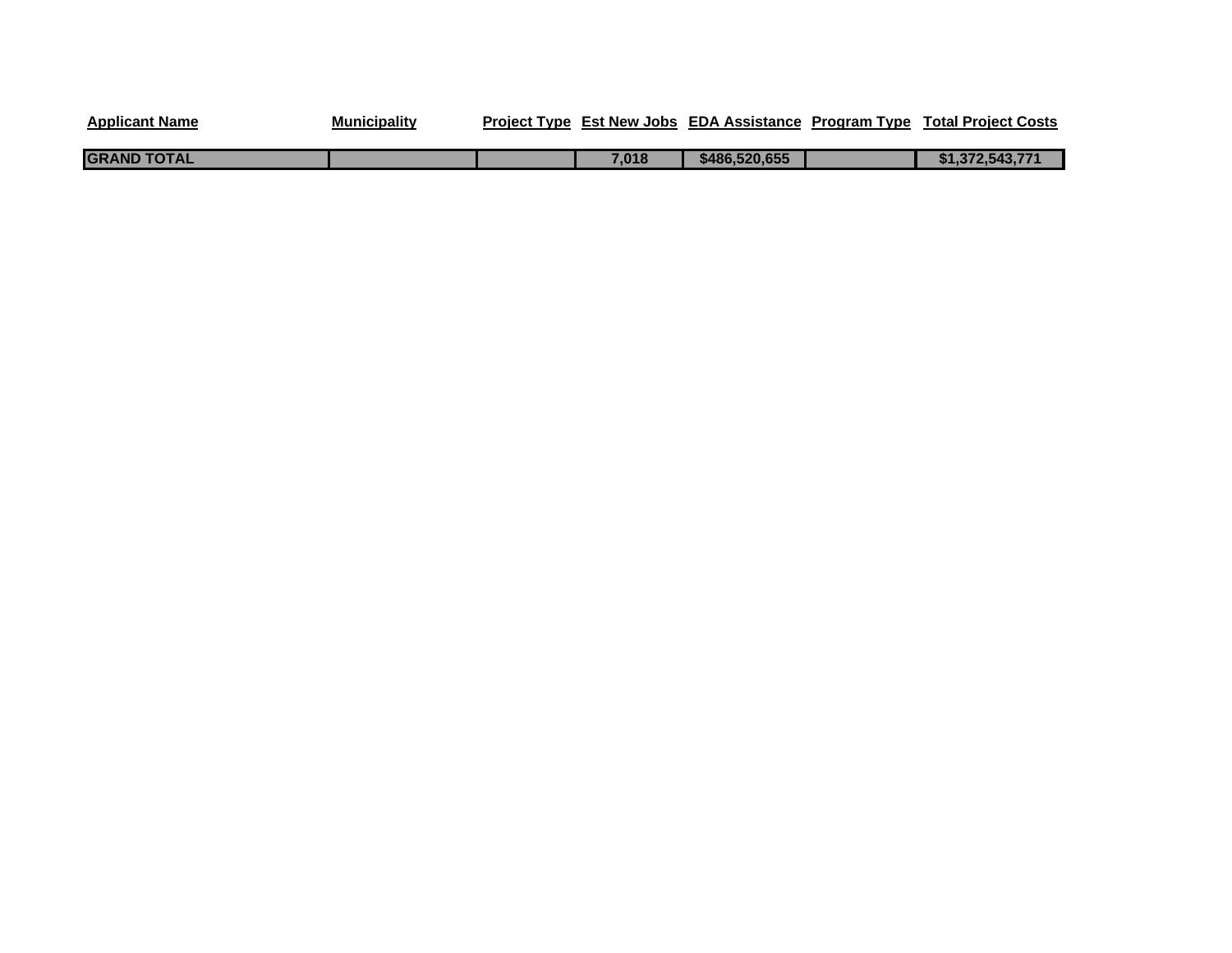## **Technology Business Tax Certificate Transfer Program (\$60,000,000) 2008 List of Approved Sellers**

| Company                        | <b>Municipality</b>     | County        |
|--------------------------------|-------------------------|---------------|
| Advanced Cerametrics, Inc.     | Lambertville            | Hunterdon     |
| Advaxis, Inc.                  | North Brunswick         | Middlesex     |
| Akers Biosciences, Inc.        | Thorofare               | Gloucester    |
| <b>Alfacell Corporation</b>    | Somerset                | Somerset      |
| <b>Alpion Corporation</b>      | Princeton               | Mercer        |
| Antenna Software, Inc.         | Jersey City             | Hudson        |
| Arkados Inc.                   | Piscataway              | Middlesex     |
| Audible, Inc                   | <b>Newark</b>           | Essex         |
| <b>Bigstring Corporation</b>   | <b>Red Bank</b>         | Monmouth      |
| <b>Bioarray Solutions</b>      | Warren                  | Somerset      |
| Cape Systems, Inc.             | South Plainfield        | Middlesex     |
| <b>Chromis Fiberoptics</b>     | Waren                   | Somerset      |
| Cirqit.com, Inc.               | Whippany                | <b>Morris</b> |
| ClassLink, Inc.                | Weehawken               | Hudson        |
| Columbia Laboratories          | Livingston              | Essex         |
| <b>Connotate Technologies</b>  | <b>New Brunswick</b>    | Middlesex     |
| Conolog, Corporation           | Somerville              | Somerset      |
| Corente, Inc.                  | <b>East Brunswick</b>   | Middlesex     |
| Ei3 Corporation                | Montvale                | Bergen        |
| Elusys Therapeutics, Inc.      | Pine Brook              | <b>Morris</b> |
| Enpiron Inc.                   | <b>Bridgewater</b>      | Somerset      |
| EPV Solar, Inc.                | Robbinsville            | Mercer        |
| EveresTV                       | Ft. Lee                 | Bergen        |
| <b>Evident Software</b>        | <b>Newark</b>           | <b>Essex</b>  |
| Exclaim, Inc.                  | Trenton                 | Mercer        |
| Factor Systems, Inc.           | Jamesburg               | Middlesex     |
| Genta, Inc.                    | <b>Berkeley Heights</b> | Union         |
| GoAmerica Communications Corp. | Hackensack              | Bergen        |
| Hemo Concepts, Inc.            | Eatontown               | Monmouth      |
| Immunogenetics (IGI), Inc.     | Buena                   | Atlantic      |
| Immunomedics, Inc.             | Morris Plains           | <b>Morris</b> |
| Infocrossing, Inc.             | Leonia                  | Bergen        |
| Innovation Engineering, Inc.   | <b>Mount Laurel</b>     | Burlington    |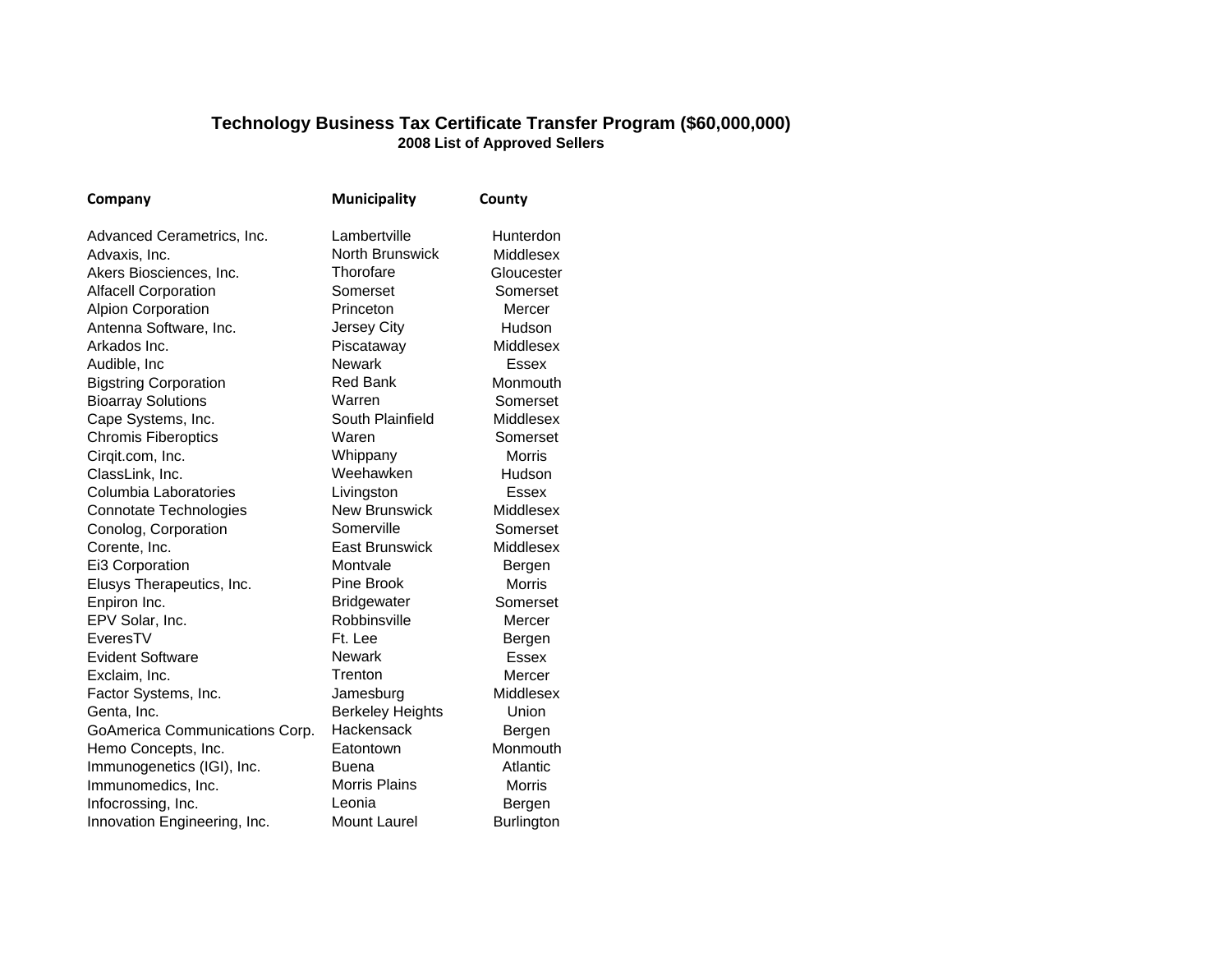| Company                           | <b>Municipality</b>       | County            |
|-----------------------------------|---------------------------|-------------------|
| IntegriChain, Inc.                | Princeton                 | Mercer            |
| INTTRA, Inc.                      | Parsippany                | <b>Morris</b>     |
| Inventa Technologies, Inc.        | <b>Mount Laurel</b>       | <b>Burlington</b> |
| IVIVI Technologies, Inc.          | Montvale                  | Bergen            |
| Juvent Medical, Inc.              | Somerset                  | Somerset          |
| Lux Biosciences, Inc.             | Jersey City               | Hudson            |
| Magnolia                          | <b>Bedminster</b>         | Somerset          |
| Majesco Entertainment             | Edison                    | Middlesex         |
| Medasorb Technologies, Inc.       | <b>Monmouth Junction</b>  | Middlesex         |
| <b>Milestone Scientific</b>       | Livingston                | Essex             |
| Multiplex Inc.                    | South Plainfield          | Middlesex         |
| NexMed Inc.                       | East Windsor              | Mercer            |
| Nistica, Inc.                     | <b>Bridgewater</b>        | Somerset          |
| Nofire Technologies, Inc.         | <b>Upper Saddle River</b> | Bergen            |
| NovaDel Pharma, Inc.              | Flemington                | <b>Hunterdon</b>  |
| NuVim, Inc.                       | Paramus                   | Bergen            |
| Orchid Cellmark, Inc.             | Princeton                 | Mercer            |
| Orthocon, Inc.                    | North Brunswick           | Middlesex         |
| Palatin Technologies, Inc.        | Cranbury                  | Middlesex         |
| Pharmacopeia, Inc.                | Cranbury                  | Middlesex         |
| Pharmos Corporation               | Iselin                    | Middlesex         |
| Princeton eCom Corporation        | Princeton                 | Mercer            |
| Princeton Lightwave               | Cranbury                  | Middlesex         |
| <b>Princeton Optronics</b>        | Mercerville               | Mercer            |
| Provid Pharmaceuticals, Inc.      | North Brunswick           | Middlesex         |
| <b>PTC Therapeutics</b>           | South Plainfield          | Middlesex         |
| <b>Pure Energy Corporation</b>    | Paramus                   | Bergen            |
| Redpoint Bio, Inc.                | Ewing                     | Mercer            |
| Reldata, Inc.                     | Parsippany                | <b>Morris</b>     |
| Scivanta Medical Corp.            | <b>Spring Lake</b>        | Monmouth          |
| SightLogix Inc                    | Princeton                 | Mercer            |
| Signum, Biosciences, Inc.         | Monmouth Junction         | <b>Middlesex</b>  |
| Songbird Hearing, Inc.            | New Brunswick             | Middlesex         |
| Sophion BioSciences               | <b>North Brunswick</b>    | Middlesex         |
| Speech Switch, Inc.               | Matawan                   | Monmouth          |
| StrikeForce Technologies, Inc.    | Edison                    | Middlesex         |
| Sun Biomedical Laboratories, Inc. | Blackwood                 | Camden            |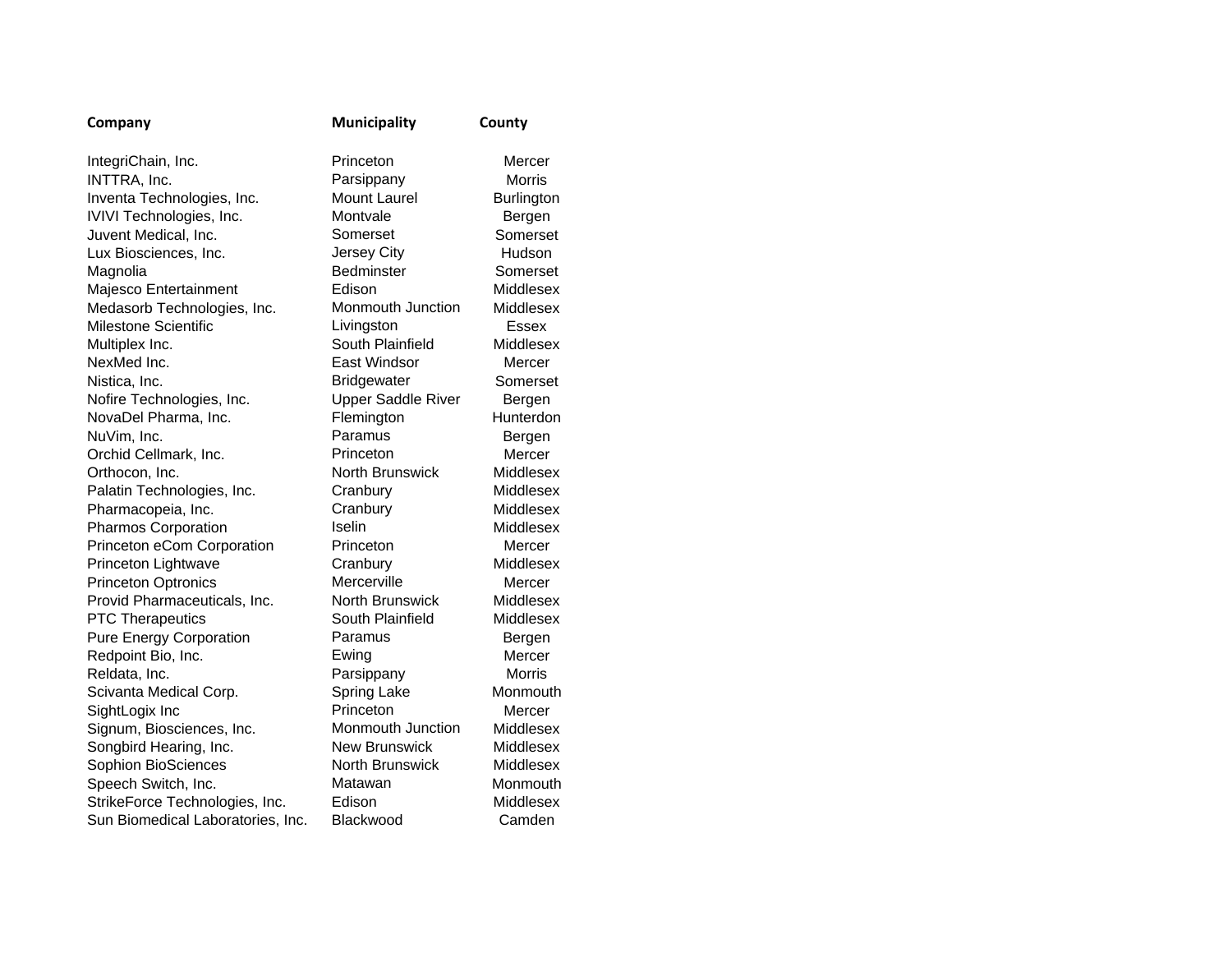| Company                                                                                                                                                                                                                 | <b>Municipality</b>                                                                                                           | County                                                                                             |
|-------------------------------------------------------------------------------------------------------------------------------------------------------------------------------------------------------------------------|-------------------------------------------------------------------------------------------------------------------------------|----------------------------------------------------------------------------------------------------|
| Synthemed, Inc.<br>Tetragenex Pharmaceuticals Inc.<br>Transave, Inc.<br>TYRX Pharma, Inc.<br>UDC, Inc.<br>Unigene Laboratories, Inc.<br>VioQuest Pharmaceuticals, Inc.<br>Vonage Holdings Corporation<br><b>VYTERIS</b> | Iselin<br>Park Ridge<br>Monmouth Junction<br>Monmouth Junction<br>Ewing<br>Fairfield<br>Basking Ridge<br>Holmdel<br>Fair Lawn | Middlesex<br>Bergen<br>Middlesex<br>Middlesex<br>Mercer<br>Essex<br>Somerset<br>Monmouth<br>Bergen |
| WellGen, Inc.                                                                                                                                                                                                           | North Brunswick                                                                                                               | Middlesex                                                                                          |
|                                                                                                                                                                                                                         | \$60,000,000                                                                                                                  |                                                                                                    |

## **Venture Fund Activity (\$5,000,000)**

| <b>Name</b>            | <b>Municipality</b> | County  |
|------------------------|---------------------|---------|
| NewSpring Capital, LLC | Various             | Various |
| ΙΤΟΤΑL                 | \$5,000,000         |         |